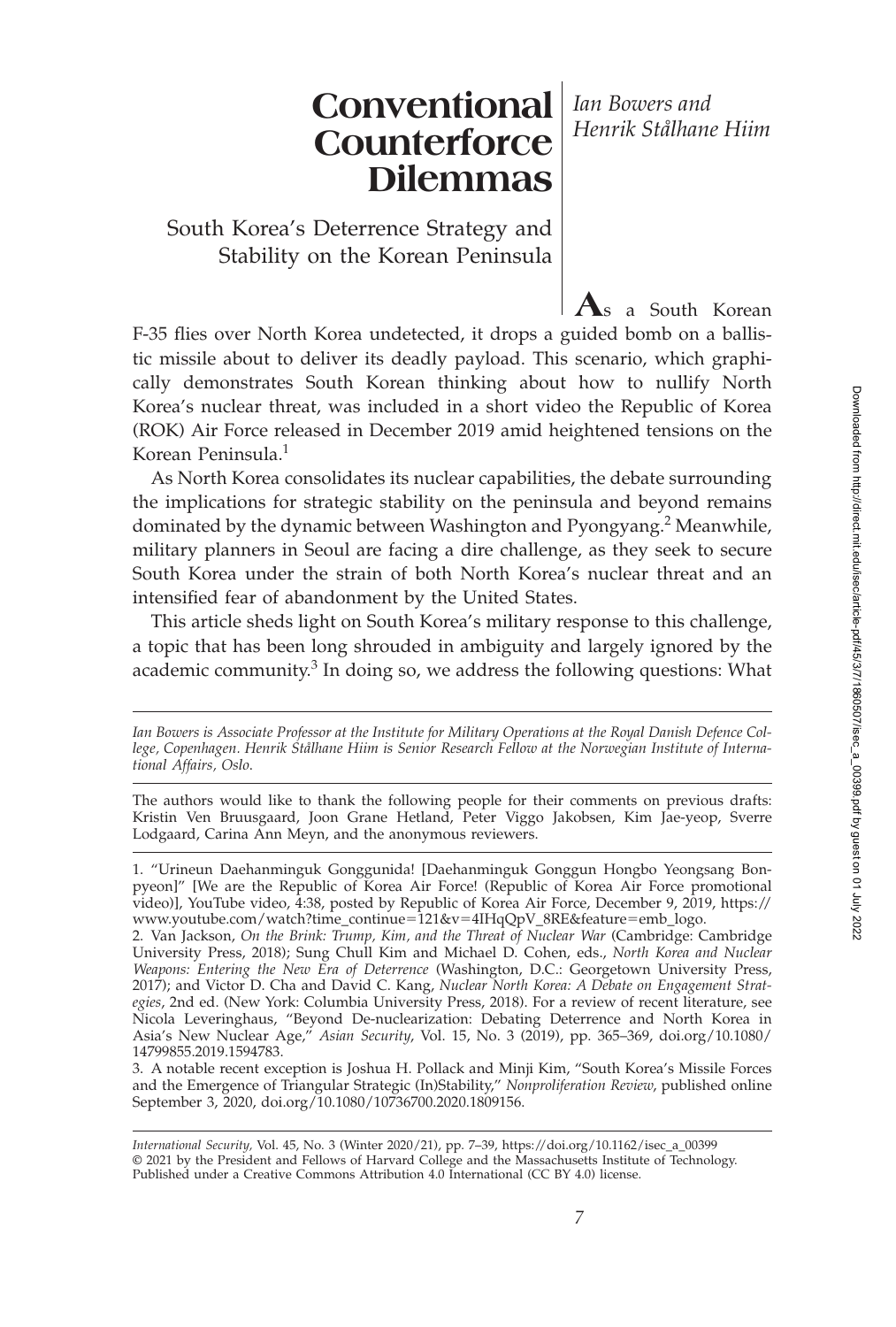is South Korea's strategy for managing the dual threats of a nuclear North Korea and potential U.S. abandonment? Is the strategy feasible and, if so, what operational and strategic complications does it present for South Korean decisionmakers? Finally, how will South Korea's strategy impact strategic stability on the peninsula?

To deter North Korea—and limit damage if a conflict breaks out—South Korea is operationalizing an independent conventional counterforce strategy, or offensive and defensive measures designed to destroy or deplete the nuclear forces of an adversary.<sup>4</sup> To bolster deterrence, South Korea is also threatening countervalue strikes, seeking to hold the North Korean leadership at risk. South Korea is investing in advanced, integrated conventional capabilities, including missile defense systems; high-precision ballistic and cruise missiles; and complex command, control (C2), communications, computers (C4), intelligence, surveillance, and reconnaissance (ISR) capacities. This strategy is unique. Few, if any, nonnuclear states have sought to rely on advanced conventional capabilities to deter a nuclear-armed adversary.<sup>5</sup> Although South Korea is developing this strategy within the framework of its alliance with the United States, the ultimate goal is a fully independent operational capability.

We argue that South Korea's approach should be understood as both a short- and long-term hedge against U.S. abandonment.<sup>6</sup> As a short-term hedge, South Korea's capabilities can provide an independent deterrent against the threat of a North Korean nuclear attack. Consequently, they also limit the risk of North Korea attempting to drive a wedge between the United States and South Korea, because Seoul will have a deterrent of its own. Arguably, the strategy is also part of a longer-term hedge because it will bolster South Korea's nuclear latency. Many of the capabilities South Korea is acquiring or considering—particularly advanced ballistic and cruise missiles—will

<sup>4.</sup> Austin Long and Brendan Rittenhouse Green, "Stalking the Secure Second Strike: Intelligence, Counterforce, and Nuclear Strategy," *Journal of Strategic Studies*, Vol. 38, No. 1–2 (2015), pp. 41– 42, doi.org/10.1080/01402390.2014.958150. Counterforce here excludes preventive counterproliferation strikes against states that are developing nuclear weapons. We also exclude so-called second-strike counterforce. On second-strike counterforce, see Scott D. Sagan, *Moving Targets: Nuclear Strategy and National Security* (Princeton, N.J.: Princeton University Press, 1989).

<sup>5.</sup> All other countries with a demonstrated or alleged past or present interest in counterforce options, such as the United States, India, and Russia, have had a nuclear deterrent. On India's alleged recent interest in counterforce, see Christopher Clary and Vipin Narang, "India's Counterforce Temptations: Strategic Dilemmas, Doctrine, and Capabilities," *International Security*, Vol. 43, No. 3 (Winter 2018/19), pp. 7–52, doi.org/10.1162/isec\_a\_00340.

<sup>6.</sup> We use Glenn Snyder's definitions of abandonment: the ally may "de-align, abrogating the alliance contract" or "fail to provide support in contingencies where support is expected." See Snyder, "The Security Dilemma in Alliance Politics," *World Politics*, Vol. 36, No. 4 (July 1984), p. 466, doi.org/10.2307/2010183.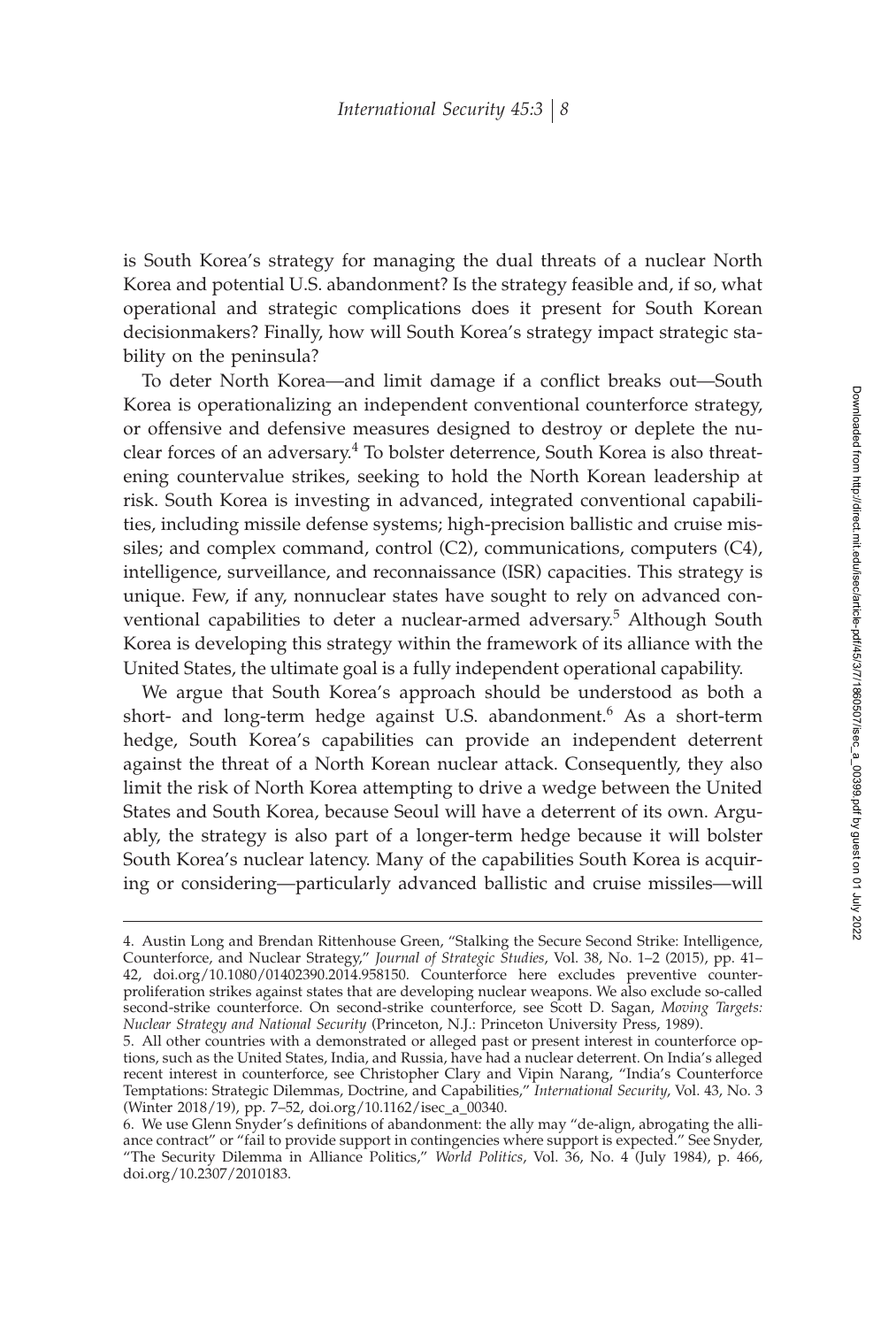shorten the time frame for development of a credible nuclear deterrent. Moreover, these conventional capabilities may function as a stopgap deterrent to protect South Korea during the dangerous window between abandonment and the attainment of deliverable nuclear weapons.

At the same time, we highlight that the pursuit of a conventional deterrence strategy leads to a series of problems and dilemmas for policymakers in Seoul. First, South Korea faces a significant credibility challenge. Developing the capability to threaten the North Korean nuclear arsenal based solely on conventional weapons is difficult and places major demands on the South Korean military. Second, North Korean leaders are unlikely to accept such a capability. North Korea already is designing around South Korea's counterforce capabilities by seeking to increase the survivability and penetrability of its nuclear arsenal. Consequently, the strategy requires constant and expensive adjustments in the face of North Korea's design around efforts. Third, the South Korean strategy may affect crisis stability adversely on the peninsula. Counterforce threats could provide North Korea with increased first-strike incentives in a crisis. The strategy also may result in North Korea taking steps, such as implementing more delegative C2 procedures, to overcome vulnerabilities and thereby increase the risk of accidental or unauthorized nuclear use. The threat of strikes against North Korean leaders only exacerbates these risks, because it leaves them few reasons to show restraint in a conflict.

While the South Korean case illustrates how deeply technological shifts are challenging common assumptions about nuclear strategy and, in particular, the role of conventional weapons, it also demonstrates that dilemmas associated with both counterforce and leadership targeting endure. Beyond these broader debates, our findings have important implications for discussions about the security landscape and peace on the peninsula. We argue that South Korea's conventional capabilities are further complicating disarmament efforts, but that given South Korea's challenging regional security environment, it will be a difficult choice for Seoul to give them up. Nevertheless, any future agreement will need to focus not only on the U.S.–North Korea relationship, but also on the growing gap in the conventional balance of forces on the peninsula.

The remainder of this article proceeds by first briefly describing South Korea's strategy. In the second section, we show how a conventional counterforce and countervalue approach may help South Korea address both shortand long-term challenges in the event of U.S. abandonment by providing a stopgap deterrent and by bolstering nuclear latency. Third, we outline the challenges South Korea faces, including the operational demands of its strat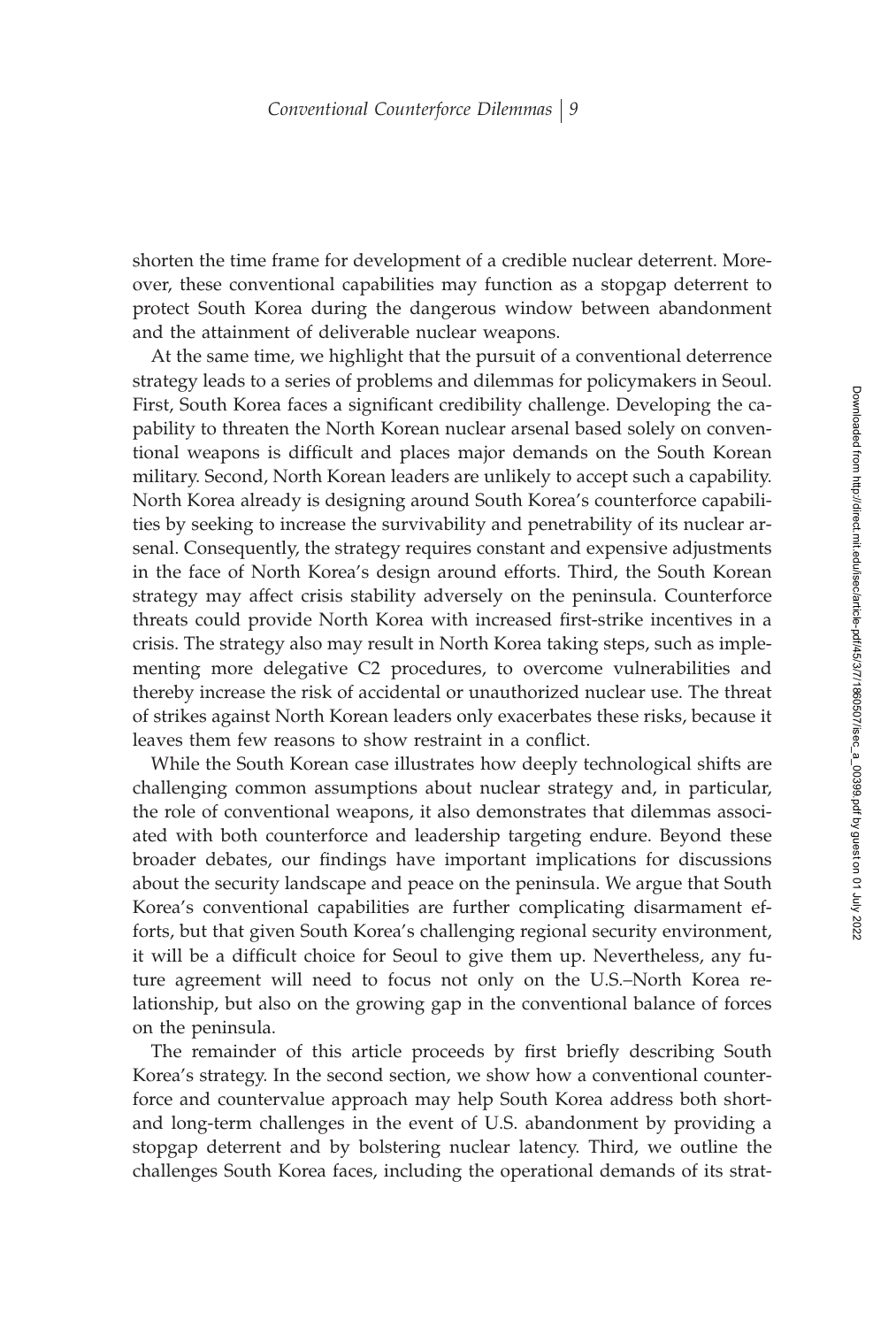egy, the design around problem, and risks in terms of crisis stability. We conclude by pointing to implications that our findings may have for broader debates about nuclear strategy, counterforce, nuclear hedging and latency, and the future security environment on the Korean Peninsula.

## *South Korea's Conventional Counterforce and Countervalue Strategy*

During the Cold War, counterforce strategies were discussed almost exclusively in the context of the nuclear relationship between the United States and the Soviet Union and were based on the destructive power of nuclear weapons.<sup>7</sup> With contemporary technological advancements, it is now possible to operationalize nonnuclear, conventional, counterforce strategies. Because of a technological revolution in precision targeting and remote sensing, advanced conventional weapons may be used more effectively against hardened or mobile targets, such as missile launch sites and C2 nodes. There are still major debates about counterforce strategies, with critics pointing to both the substantial challenges of quickly finding, tracking, and destroying multiple targets, and their potentially negative impact on strategic stability.<sup>8</sup> The extent to which conventional weapons may replace nuclear weapons in counterforce missions is also contested.<sup>9</sup> Nevertheless, there is broad agreement that conventional weapons now pose a more potent threat to nuclear arsenals than they once did.

The South Korean strategy is based on a triad of military concepts that were initially labeled the Korean Air and Missile Defense (KAMD) system, the Kill

<sup>7.</sup> Some conventional capabilities—most notably, anti-submarine warfare capabilities—were key components of Cold War counterforce strategies. See Austin Long, "Deterrence: The State of the Field," *New York University Journal of International Law and Politics*, Vol. 47, No. 2 (Winter 2014/15), pp. 367–368, https://nyujilp.org/wp-content/uploads/2015/11/NYI204.pdf.

<sup>8.</sup> Keir A. Lieber and Daryl G. Press, "The New Era of Counterforce: Technological Change and the Future of Nuclear Deterrence," *International Security*, Vol. 41, No. 4 (Spring 2017), pp. 9–49, doi.org/10.1162/ISEC\_a\_00273; Long and Green, "Stalking the Secure Second Strike"; and Keir A. Lieber and Daryl G. Press, "The End of MAD? The Nuclear Dimension of U.S. Primacy," *International Security*, Vol. 30, No. 4 (Spring 2006), pp. 7–44, doi.org/10.1162/isec.2006.30.4.7. For a more skeptical take on counterforce and technological change, see Charles L. Glaser and Steve Fetter, "Counterforce Revisited: Assessing the Nuclear Posture Review's New Missions," *International Security*, Vol. 30, No. 2 (Fall 2005), pp. 84–126, doi.org/10.1162/016228805775124552; Jan Lodal et al., "Second Strike: Is the U.S. Nuclear Arsenal Outmoded?" *Foreign Affairs*, Vol. 89, No. 2 (March/ April 2010), pp. 145–152, https://www.jstor.org/stable/20699857; and Ryan Snyder et al., "Correspondence: New Era or New Error? Technology and the Future of Deterrence," *International Security*, Vol. 43, No. 3 (Winter 2018/19), pp. 190–193, doi.org/10.1162/isec\_c\_00338.

<sup>9.</sup> See Keir A. Lieber and Daryl G. Press, "The New Era of Nuclear Weapons, Deterrence, and Conºict," *Strategic Studies Quarterly*, Vol. 7, No. 1 (Spring 2013), pp. 9–10, https://www.jstor.org/ stable/26270573; and Glaser and Fetter, "Counterforce Revisited."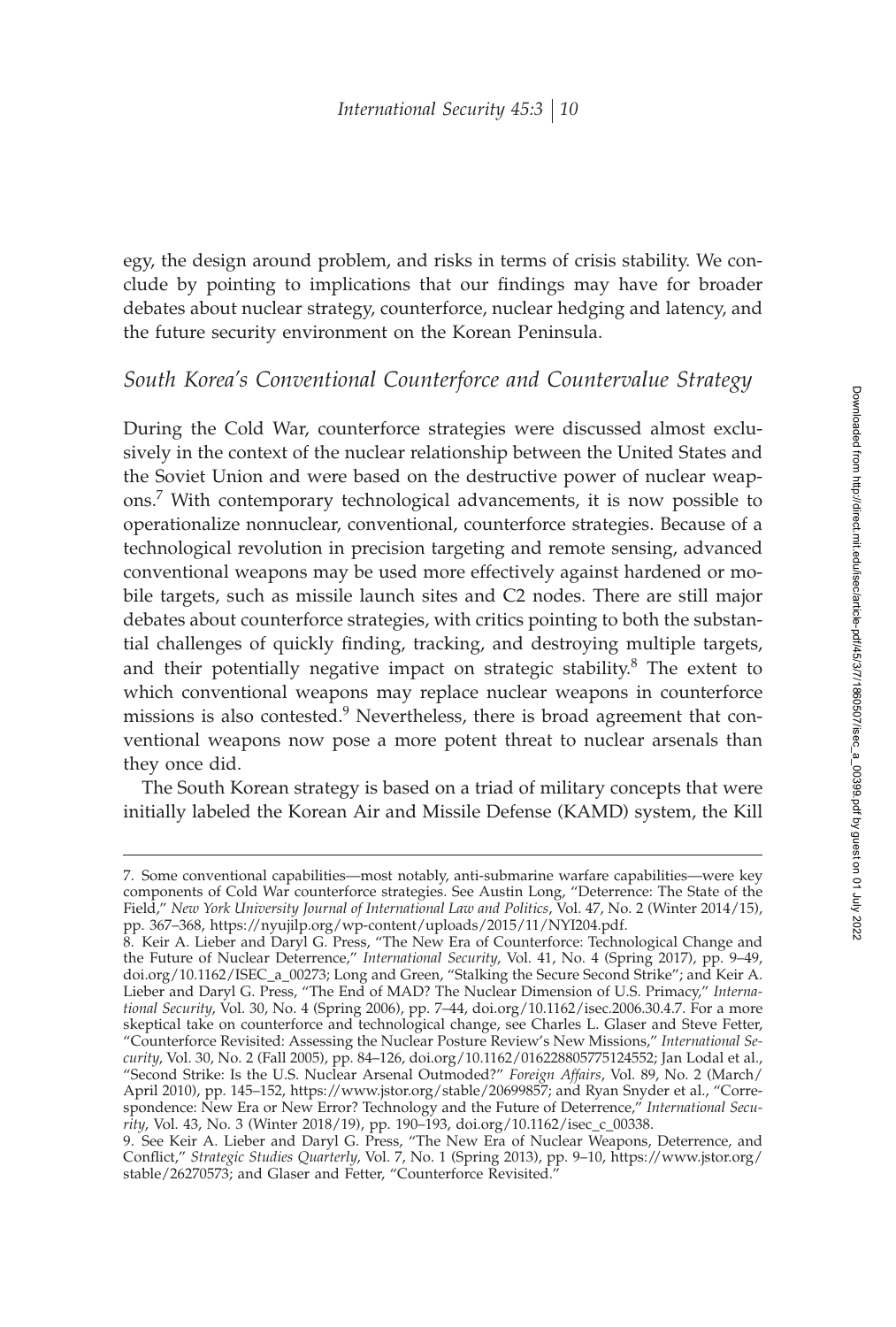Chain, and the Korean Massive Punishment and Retaliation (KMPR) strategy. The Ministry of National Defense revealed the two first legs of this triad in 2012. The KAMD is a layered missile defense system designed to intercept multiple incoming North Korean missiles.<sup>10</sup> Kill Chain, the offensive counterforce part of the strategy, is a set of surveillance, targeting, and kinetic capabilities, designed to detect imminent North Korean missile launches and then destroy the military's missile launch architecture to prevent an initial or follow-up attack.<sup>11</sup> Shortly after the fifth North Korean nuclear test in September 2016, the Ministry of National Defense released the KMPR strategy, the triad's final leg. This is a countervalue strategy that entails the use of multiple ground-, air-, and sea-launched land-attack munitions to target North Korean leadership and military headquarters facilities following any North Korean attack.<sup>12</sup>

The overall strategy rests on both a deterrence by denial and punishment logic. South Korea believes it will enhance deterrence by raising within the minds of the North Korean leadership the possibilities of attack failure and significant retaliation. Similar to other strategies that implement counterforce targeting, it arguably also contains a damage-limitation logic.<sup>13</sup> If deterrence fails, South Korean counterforce capabilities, in principle, can contribute to limiting the damage of a North Korean nuclear attack or prevent damage altogether. Importantly, the strategy is meant to be employed preemptively: if a North Korean attack is deemed imminent, then the strategy calls for the rapid execution of strikes against nuclear targets.<sup>14</sup>

In 2018, the Moon Jae-in administration renamed the triad. Whereas the KAMD remains, the Kill Chain and KMPR were redesignated as the Strategic Strike System.<sup>15</sup> The name change reflects President Moon's efforts to negotiate with North Korea and reduce tensions on the peninsula. South Korea's

<sup>10.</sup> *2014 Defense White Paper* (Seoul: Republic of Korea Ministry of National Defense [MND], 2014), pp. 62–63, https://www.mnd.go.kr/user/mnd/upload/pblictn/PBLICTNEBOOK\_201506120237 036840.pdf.

<sup>11.</sup> Ibid., pp. 61–62.

<sup>12.</sup> *2016 Defense White Paper* (Seoul: MND, 2016), pp. 71–72, https://www.mnd.go.kr/user/mnd/ upload/pblictn/PBLICTNEBOOK\_201705180311469090.pdf.

<sup>13.</sup> On the logic of damage limitation, see Charles L. Glaser and Steve Fetter, "Should the United States Reject MAD? Damage Limitation and U.S. Nuclear Strategy toward China," *International Security*, Vol. 41, No. 1 (Summer 2016), pp. 49–98, doi.org/10.1162/ISEC\_a\_00248.

<sup>14.</sup> Secretariat of the National Assembly, *Gukhoebonhoeuihoeuirok, Je 346 Hoe–Je 06 Cha (2016 nyeon 09 wol 21 il*) [Minutes of a plenary session of the National Assembly, the 346th National Assembly, No. 06 (September 21, 2016)], p. 24, http://likms.assembly.go.kr/record/new/getFileDown.jsp ?CONFER\_NUM=046410.

<sup>15.</sup> *2018 Defense White Paper* (Seoul: MND, 2019), pp. 69–70, https://www.mnd.go.kr/user/mnd/ upload/pblictn/PBLICTNEBOOK\_201907110548253080.pdf.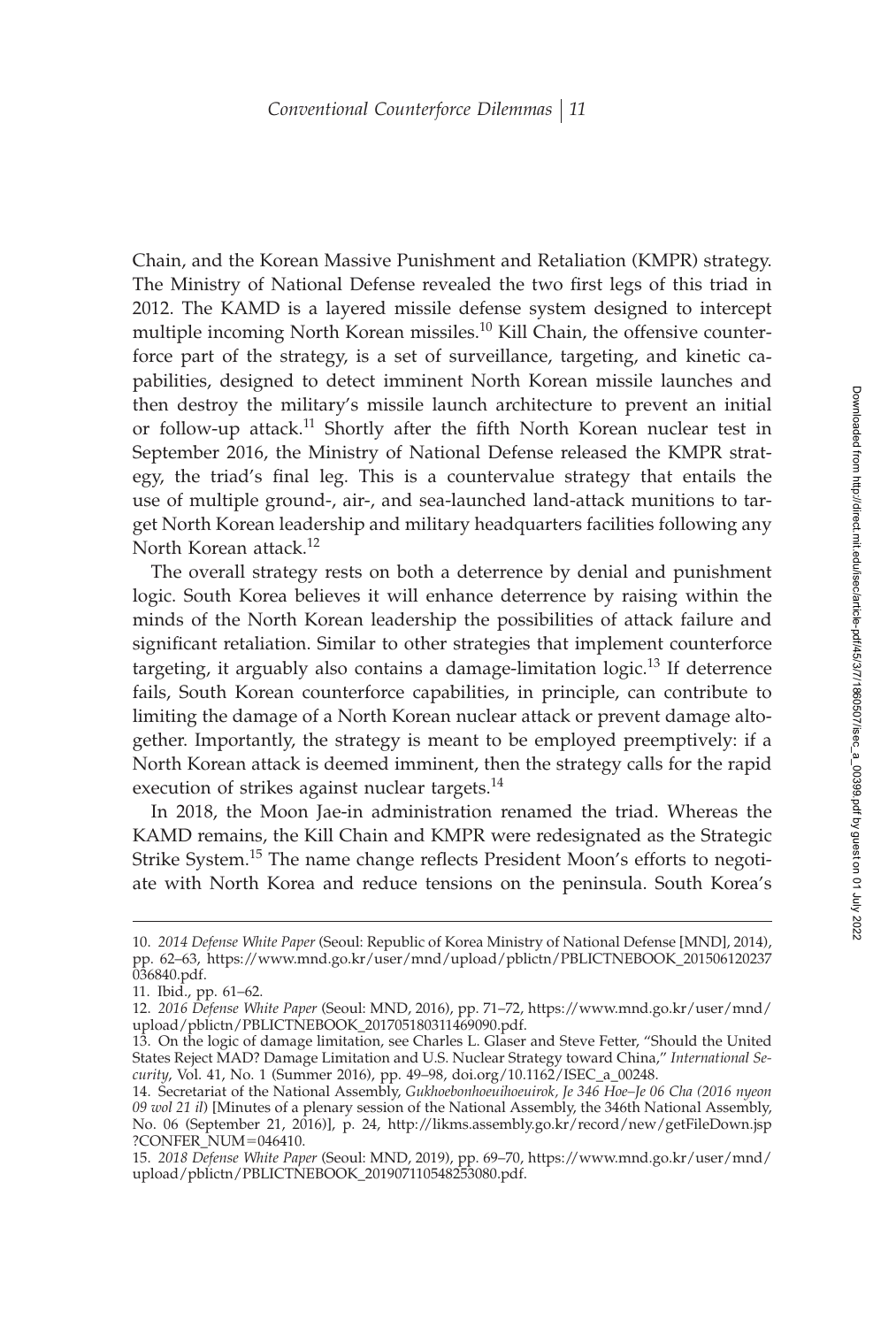2018 defense white paper stated that counterforce capabilities under development now would focus on "omnidirectional security threats" instead of solely targeting North Korea.<sup>16</sup> Some commentators have argued that the name change and reduced public profile, particularly of the KMPR, demonstrate a downgrading of these concepts within South Korean strategic planning.<sup>17</sup>

However, procurement plans and development budgets suggest otherwise. South Korea's budget for counterforce-related capabilities has increased substantially during the Moon administration.<sup>18</sup> Medium-term defense planning documents indicate that the government intends to spend \$27.86 billion from 2020 to 2024 on such capabilities, compared to the \$7.12 billion announced in the 2016–20 midterm defense plan.<sup>19</sup> The newly released 2021–25 midterm defense plan includes commitments to develop more advanced capabilities in all three areas of the South Korean counterforce and countervalue strategy. $20$ Moreover, since the mid-1990s, South Korean defense white papers have referred to "omnidirectional threats" or equivalent terms.<sup>21</sup> That South Korea is

21. *2006 Defense White Paper* (Seoul: Ministry of National Defense, 2006), pp. 38–47, https://

<sup>16.</sup> Ibid.

<sup>17.</sup> Takeshi Watanabe and Osamu Koike, "The Korean Peninsula: Prospects of the 'Denuclearization' Negotiations," in *East Asian Strategic Review, 2019* (Tokyo: National Institute for Defense Studies, 2019), pp. 94–95, http://www.nids.mod.go.jp/english/publication/east-asian/pdf/ 2019/east-asian\_e2019\_03.pdf; and "North Isn't the 'Enemy' in Military's New Paper," *Korea JoongAng Daily*, January 16, 2019, http://koreajoongangdaily.joins.com/news/article/article.aspx ?aid-3058220.

<sup>18.</sup> During the previous right-wing Park government, the 2014 and 2016 counterforce budgets were \$958 billion (1.17 trillion Korean won [KRW]) and \$1.38 billion (KRW1.69 trillion), respectively. After Moon's election in 2017, it was \$4.17 billion (KRW5.1 trillion) and, in 2020, the budget increased to \$5.04 billion (KRW6.156 trillion). See *2014 Defense White Paper*, p. 175; *2016 Defense White Paper*, p. 128; *2018 Defense White Paper*, p. 161; and MND, "'Hawksilhan Byeonhwa, Daehanminguk 2020! Ganghan Anbo, Chaegim Bo Hun' 2020 Nyeon Gukbangbu Eommubogo' Bodo Jaryo" [Certain change, Republic of Korea 2020! Strong security, responsibility for veterans '2020 Ministry of National Defense task report'], *Bodojaryo* [press release], January 20, 2020, p. 4, https://www.korea.kr/common/download.do?ªleId-189512774&tblKey-GMN. All exchange rates were calculated on a fixed rate of 1 KRW =  $0.000818747$  U.S. dollars as of May 1, 2020.

<sup>19.</sup> MND, "Gun Jeollyeokjeunggangui Cheongsajin, '16–'20 Gukbangjunggigyehoek Jakseong" [A blueprint for the buildup of military power, '16–'20 midterm defense plan], *Bodojaryo* [press release], April 17, 2015, p. 11, https://www.mnd.go.kr/user/newsInFileDown.action?siteId-mnd &newsSeq-I\_8494&num-; and MND, "Daehanminguk-Eul Jikineun Teunteunhan Gukbangseolgyedo ['20–'24 Gukbangjunggigyehoek]" [A strong defence plan to protect the Republic of Korea ('20–'24 midterm defence plan)], *Bodojaryo* [press release], August 14, 2019, p. 4, https://www.mnd .go.kr/user/newsInFileDown.action?siteId-mnd&newsSeq-I\_11740&num-1.

<sup>20.</sup> MND, "Nugudo Neombol Su Eobsneun Yuneunghan Anbo Teunteunhan Gukbang ['21–25 Gukbangjunggigyehoek] Su Rip" [The establishment of a competent national security and strong national defense ('21–'25 mid-term defense plan) that no one can surpass], *Bodojaryo* [press release], August 09, 2020, pp. 1–9, https://www.mnd.go.kr/user/newsInFileDown.action?siteId -mnd&newsSeq-I\_12193&num-1.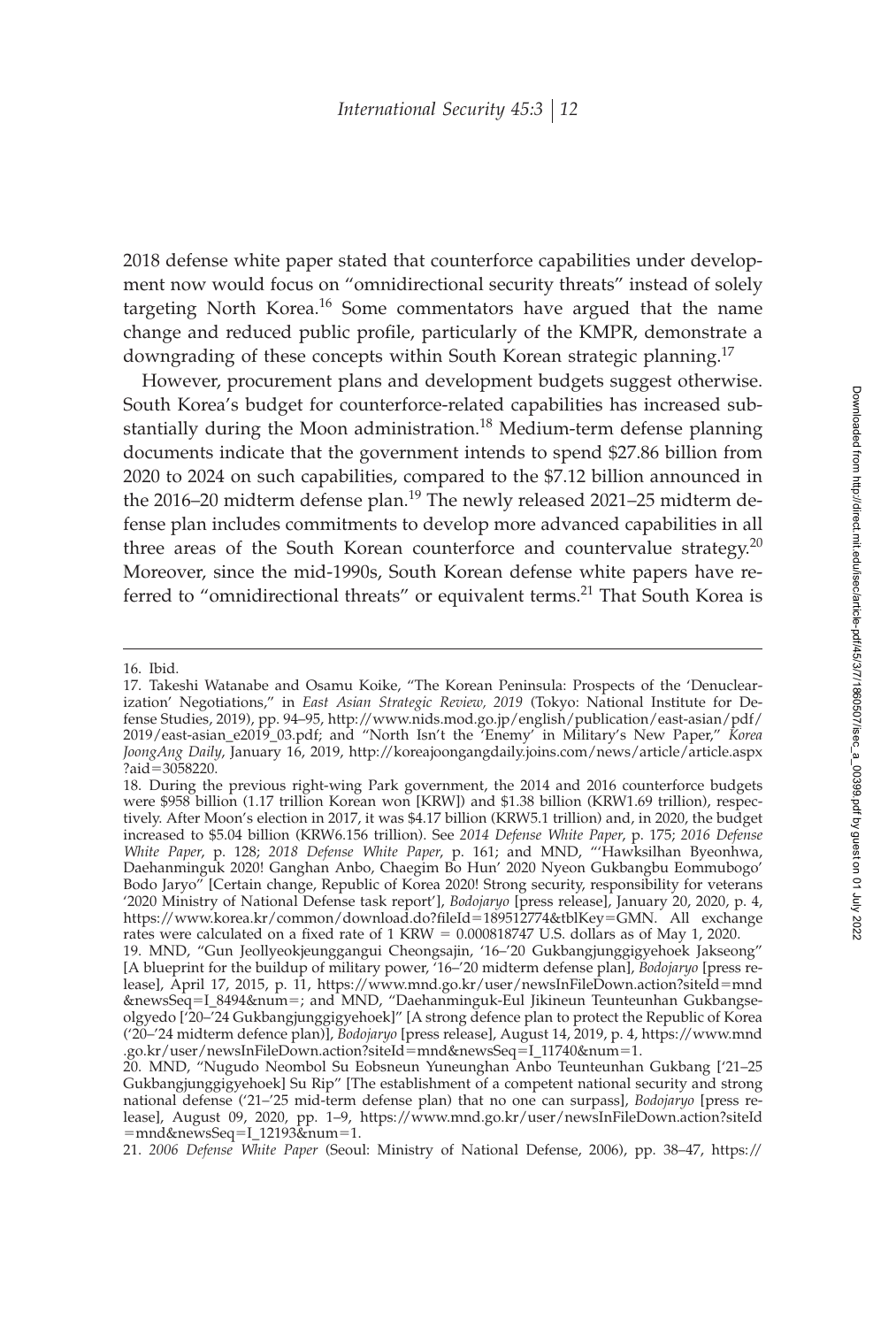preparing for other contingencies—for which its counterforce capabilities will be relevant—by no means suggests that they supersede the threats North Korea poses. In any event, these name changes probably carry limited weight for leaders in Pyongyang. North Korean military planners likely perceive them as a threat and base their planning on these capabilities being directed against them.

## *Why Pursue a Conventional Counterforce and Countervalue Strategy?*

At first glance, South Korea's pursuit of an independent conventional counterforce and countervalue strategy seems inefficient in terms of both its financial cost and uncertain deterrent effectiveness. That South Korea is already covered by the U.S. nuclear umbrella, which provides a superior nuclear capability in comparison to North Korea, thereby ensuring escalation dominance, only serves to highlight this inefficiency. Indeed, it can be argued that given the conventional strength that the United States can bring to bear on the peninsula, including missile defense, extensive strike capabilities, and comprehensive ISR, an independent South Korean conventional counterforce capability is wasteful.

This section asks how a conventional counterforce and countervalue strategy improves South Korean security. We demonstrate how South Korea's new capabilities may function as a hedge, namely by providing a stopgap deterrent if the U.S. alliance fails in the short term, while over the longer term providing South Korea with strengthened nuclear latency. This fits within a long-standing strategy of hedging against U.S. abandonment, and we argue that the United States has—somewhat counterintuitively—largely supported this approach.

#### south korea's hedging logic

South Korean hedging is not a new phenomenon. Since the 1970s, South Korea has (with varying degrees of enthusiasm) worked to ensure that if its interests are not met, it is not so dependent on the United States that it has no strategic or operational room for maneuver.<sup>22</sup> That South Korea hedges does not mean

www.mnd.go.kr/user/mnd/upload/pblictn/PBLICTNEBOOK\_201505220946564640.pdf. See also *1994–1995 Defense White Paper* (Seoul: Ministry of National Defense, 1995), p. 106.

<sup>22.</sup> Initially, such hedging took the form of defense industrial independence designed to reduce reliance on U.S. suppliers. In the contemporary era, South Korea's naval modernization demonstrates this independent operations logic. While the navy is designed to function within the U.S.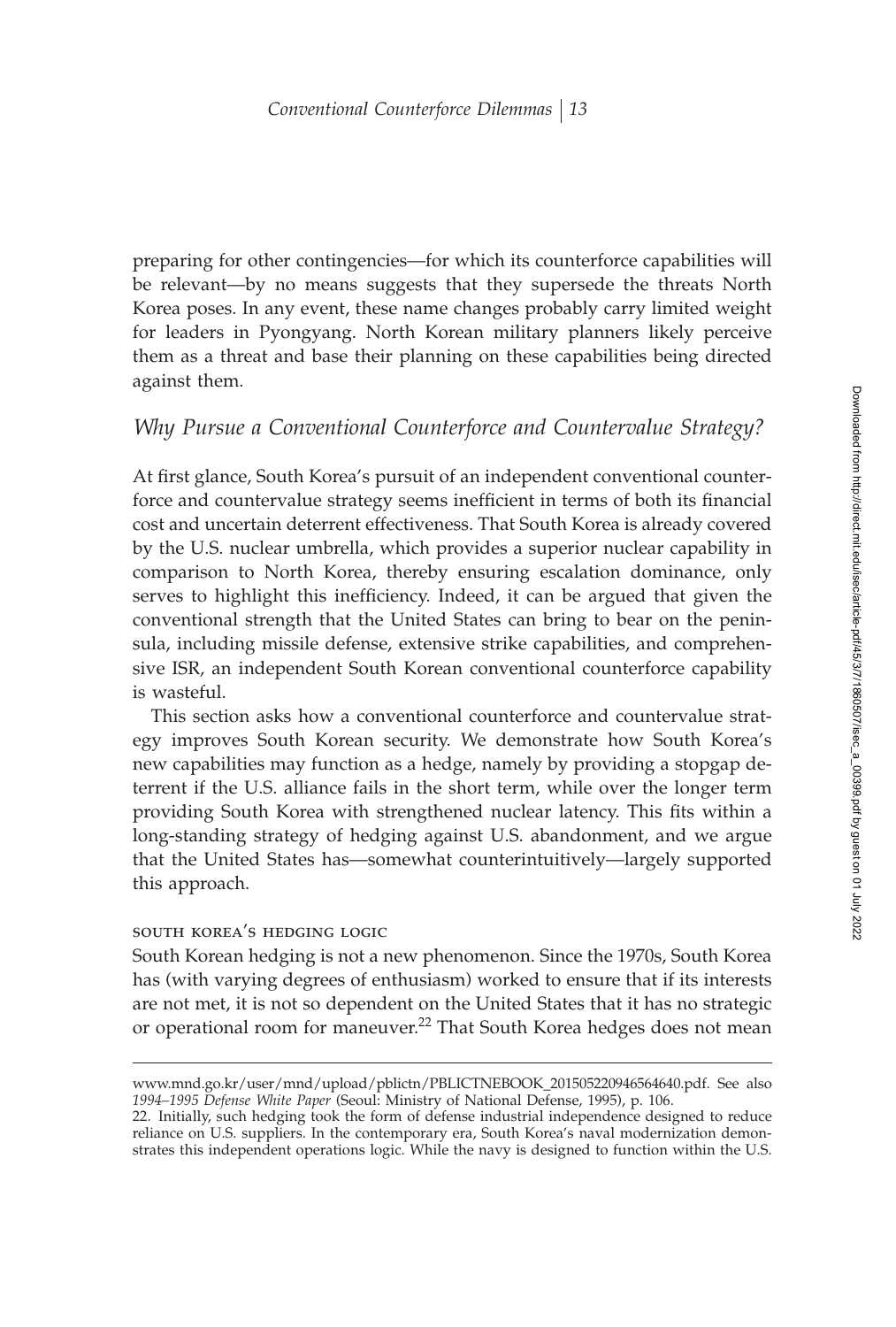that is seeks or predicts an end to the alliance. Indeed, there are no initiatives aimed at terminating the relationship, and there is widespread South Korean political and public support for the U.S. alliance.<sup>23</sup> Rather, by bolstering its independent capabilities, South Korea is seeking to hedge against potential U.S. abandonment, thereby increasing its operational and strategic autonomy.

During the last decade, South Korea's incentives to hedge have increased. North Korea's 2010 sinking of the South Korean corvette *Cheonan* and shelling of Yeonpyeong Island were pivotal events: they provided some evidence to policymakers that the United States may not allow South Korea to risk conflict escalation and would constrain any response to such provocations. $24$  Moreover, the sources of South Korea's abandonment fears now extend beyond the North Korean threat. The worsening U.S. relationship with China places U.S. allies in a difficult position, where they fear being entrapped or having their interests overlooked in a crisis or conflict.<sup>25</sup> The U.S. deployment of the Terminal High Altitude Area Defense (THAAD) system on the peninsula in 2016, and the subsequent Chinese backlash against the South Korean economy, reinforced such fears in Seoul, as South Korea was forced to choose between its security patron and its largest economic market. Although it chose the former, it received little or no support from Washington when Beijing applied pressure.<sup>26</sup>

As North Korea is close to or has developed the ability to strike the continental United States with nuclear weapons, fears of alliance abandonment have increased in South Korea.<sup>27</sup> While clichéd, the question of whether Washington would sacrifice a West Coast city for Seoul remains pertinent in

alliance, the intention is for an independent warfighting capability if needed. See Ian Bowers, *The Modernisation of the Republic of Korea Navy: Seapower, Strategy, and Politics* (London: Palgrave Macmillan, 2018), pp. 117–124.

<sup>23.</sup> Karl Friedhoff, "While Positive toward U.S. Alliance, South Koreans Want to Counter Trump's Demands on Host-Nation Support," *Chicago Council on Global Affairs*, December 16, 2019, https:// www.thechicagocouncil.org/publication/lcc/while-positive-toward-us-alliance-south-koreanswant-counter-trumps-demands-host-nation.

<sup>24.</sup> On U.S. efforts to restrain South Korea following the shelling of Yeonpyeong-do, see Van Jackson, *Rival Reputations: Coercion and Credibility in US–North Korea Relations* (Cambridge: Cambridge University Press, 2016), p. 185.

<sup>25.</sup> Victor Cha, "Collateral Damage: What U.S.-China Competition Means for Korea," Center for Strategic and International Studies (CSIS) Newsletter, October 10, 2019, https://www.csis.org/ analysis/collateral-damage-what-us-china-competition-means-korea.

<sup>26.</sup> Brad Glosserman, "Seoul Draws Wrong THAAD Lessons," *Japan Times*, January 27, 2020, https://www.japantimes.co.jp/opinion/2020/01/27/commentary/japan-commentary/seouldraws-wrong-thaad-lessons/.

<sup>27.</sup> Terence Roehrig, *Japan, South Korea, and the United States Nuclear Umbrella: Deterrence after the Cold War* (New York: Columbia University Press, 2017), pp. 138–139; and Clint Work, "Alternative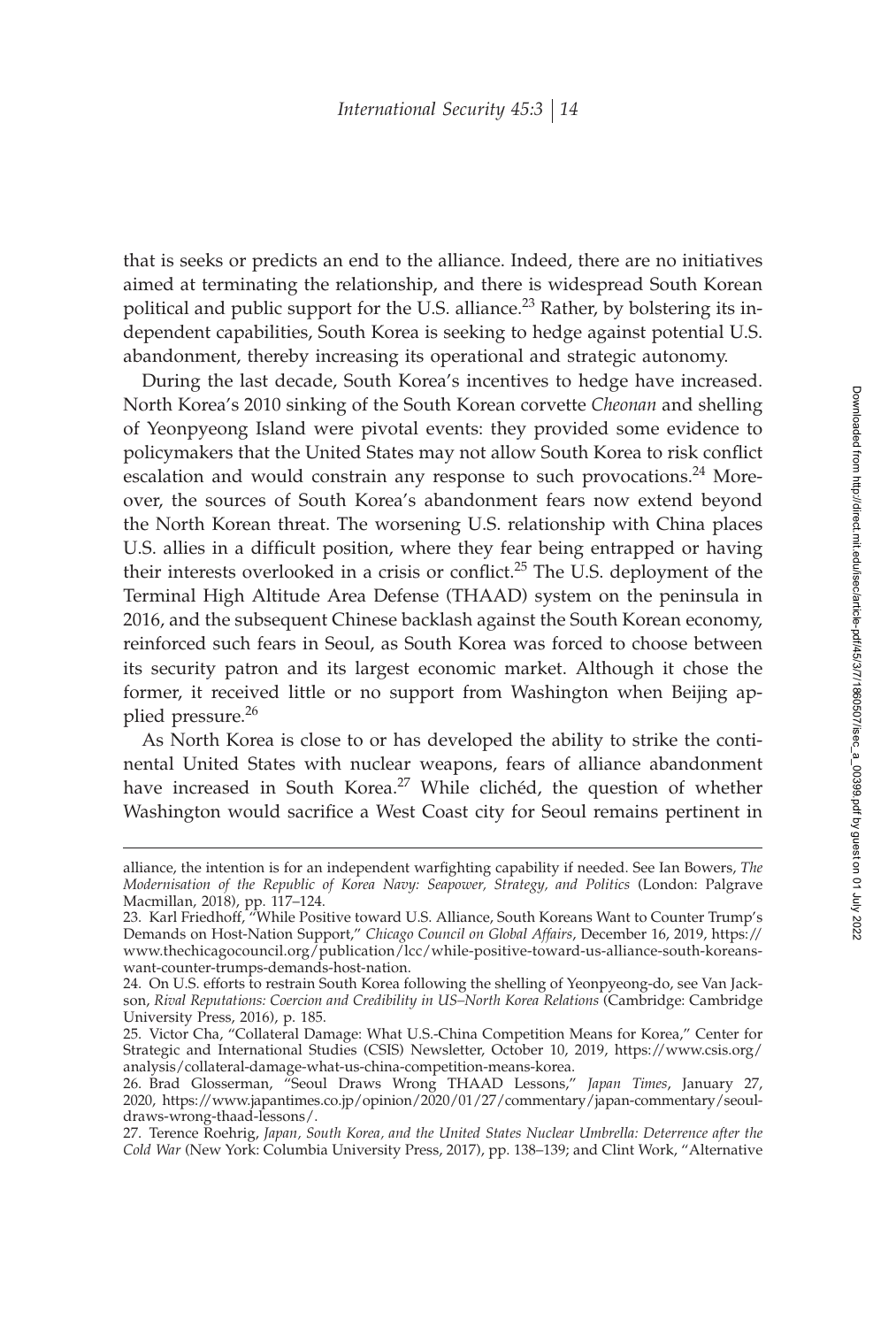the minds of South Korean decisionmakers. The actions of the Donald Trump administration, including unilateral threats to attack North Korea in 2017, efforts to reduce the U.S. presence on the peninsula, and exorbitant demands over cost-sharing have only served to underline these fears.<sup>28</sup> Under these conditions, South Korean military and political elites are unwilling to rely passively on extended deterrence by the United States. Instead, they are following a long-worn path of making incremental internal adjustments to their country's military capabilities to strengthen its relative position in the alliance.<sup>29</sup>

The United States largely has supported South Korea's efforts to develop greater capabilities and is not necessarily opposed to its hedging behavior. Following the sinking of the *Cheonan* and the shelling of Yeonpyeong Island, South Korea and the United States sought to alter their traditional and largely passive deterrence policy. Through this process, the United States agreed despite the Barack Obama administration's initial skepticism—to revise missile guidelines and allow South Korea to build more potent ballistic and cruise missiles.30 At the 45th ROK-U.S. Security Consultative Meeting in 2013, South Korea and the United States agreed to operationalize a tailored deterrenceforce posture specifically to counter unique elements of the North Korean threat.<sup>31</sup> This agreement laid the bedrock for South Korean counterforce planning. The Trump administration further lifted limits on South Korean missile capabilities, removing all payload restrictions in 2017 and in 2020, allowing South Korea to produce solid-fueled rockets capable of putting satellites into orbit.<sup>32</sup> Moreover, ongoing efforts to transform the alliance, centered on the

Futures for the US-ROK Alliance: Will Things Fall Apart?" *38 North*, May 7, 2020, pp. 4–6, https:// www.38north.org/2020/05/cwork050720/.

<sup>28.</sup> Clint Work, "Beyond North Korea: Fractures in the US–South Korea Alliance," *Diplomat*, February 11, 2020, https://thediplomat.com/2020/02/beyond-north-korea-fractures-in-the-us-southkorea-alliance/.

<sup>29.</sup> Chung-in Moon, "China's Rise and Security Dynamics on the Korean Peninsula," in Robert S. Ross and Øystein Tunsjø, eds., *Strategic Adjustment and the Rise of China: Power and Politics in East Asia* (Ithaca, N.Y.: Cornell University Press, 2017), p. 225.

<sup>30.</sup> The United States feared that providing South Korea with a more potent missile capability would increase regional proliferation risks and leave Seoul with an uncontrollable escalatory potential. However, the threat from North Korea, combined with South Korean insistence, overrode those concerns. Daniel Pinkston, "The New South Korean Missile Guidelines and Future Prospects for Regional Stability," *International Crisis Group*, October 25, 2012, https://www.crisisgroup .org/asia/north-east-asia/korean-peninsula/new-south-korean-missile-guidelines-and-futureprospects-regional-stability.

<sup>31.</sup> U.S. Department of Defense, *Joint Communiqué: The 45th ROK-U.S. Security Consultative Meeting*, October 2, 2013, Seoul, p. 3, https://dod.defense.gov/Portals/1/Documents/pubs/Joint%20 Communique\_%2045th%20ROK-U.S.%20Security%20Consultative%20Meeting.pdf.

<sup>32.</sup> Ankit Panda, "Solid Ambitions: The U.S.–South Korea Missile Guidelines and Space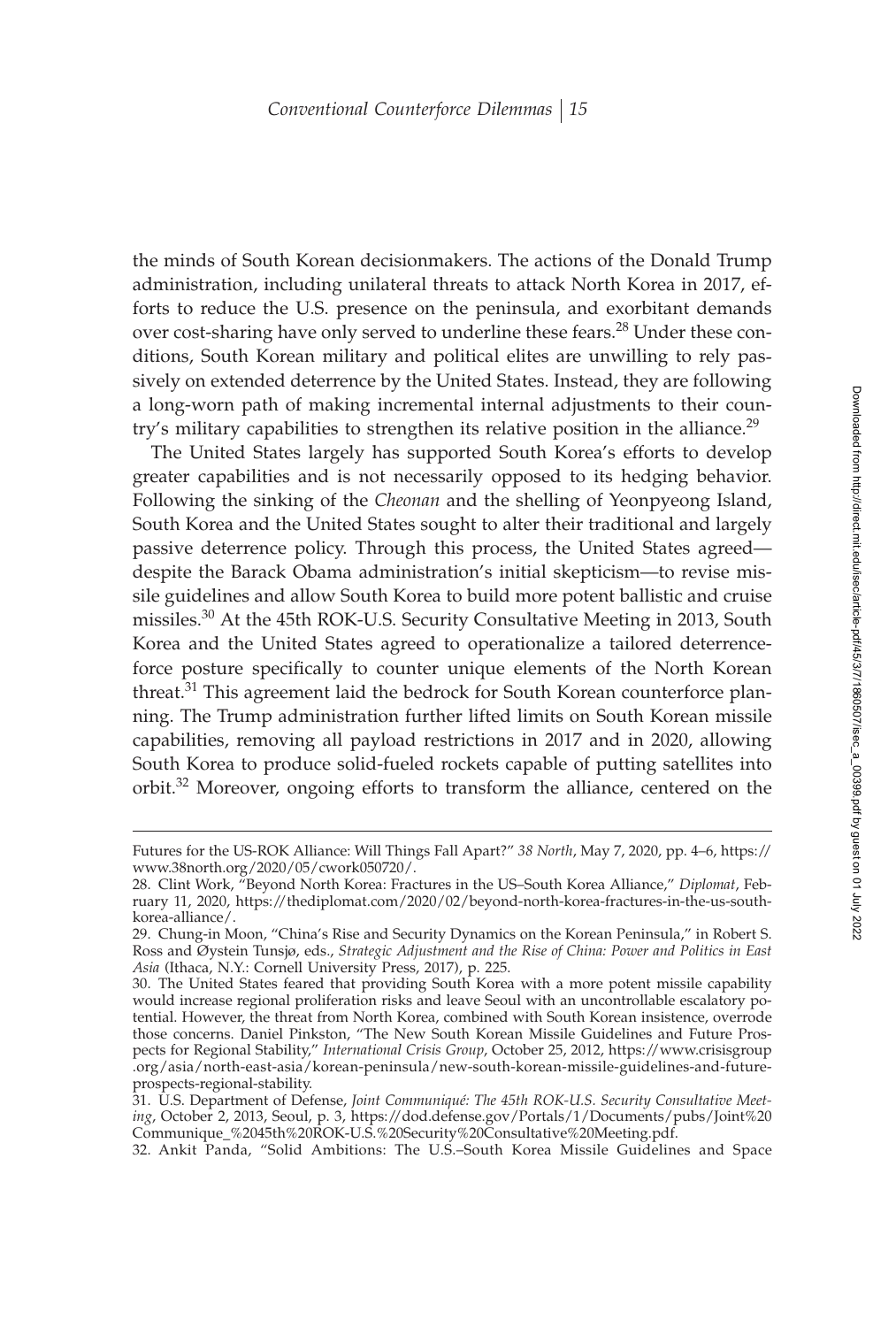transfer of wartime operational control (OPCON), show that both South Korea and the United States are working toward increased South Korean responsibility. The United States has identified improved ballistic missile defense (BMD) and C4ISR capabilities as prerequisites for OPCON transfer.<sup>33</sup> Therefore, bolstering elements that are a critical part of South Korea's counterforce approach are also required for OPCON to occur.

Despite its support, the United States has sought to maintain leverage over South Korea and its deterrence strategy. One reason Washington initially accepted the South Korea counterforce plan in 2012 was its awareness that South Korea would remain dependent on U.S. capabilities for years to come. Most notably, South Korea's current lack of an independent ISR capability provides the United States with substantial leverage within the alliance and partially addresses entrapment concerns.<sup>34</sup> In addition, South Korea will continue to require U.S. support for several high-technology products it acquires, such as the Global Hawk unmanned aerial vehicle (UAV), the F-35, and the Aegis Combat System. Given South Korea's reliance on specific U.S. components, it would be difficult to indigenously develop advanced weapon systems without U.S. consent.<sup>35</sup>

South Korea's leaders are likely keenly aware of this reliance, and somewhat paradoxically prefer to prepare its independent strategy within the alliance framework. For South Korea, the alliance acts as a blanket under which Seoul can develop the necessary capabilities with reduced risk of North Korea responding with force. It further secures access to advanced technology. In addition, South Korean leaders realize, while refusing to fully network their missile

Launchers," Carnegie Endowment for International Peace, August 25, 2020, https:// carnegieendowment.org/2020/08/25/solid-ambitions-u.s.-south-korea-missile-guidelines-andspace-launchers-pub-82557.

<sup>33.</sup> Vincent K. Brooks, *Statement of General Vincent K. Brooks, Commander, United Nations Command; Republic of Korea and United States Combined Forces Command; and United States Forces Korea in Sup*port of Commander, United States Pacific Command Testimony before the Senate Armed Services Commit*tee*, March 14, 2018, pp. 14–15, https://www.armed-services.senate.gov/imo/media/doc/Brooks \_03-15-18.pdf.

<sup>34.</sup> According to Brad Roberts, the U.S. deputy assistant secretary of defense for nuclear and missile defense policy from 2009 to 2013, the United States insisted on retaining control over ISR, which South Korea accepted. U.S. officials saw a need to bolster deterrence post-Cheonan but were concerned about entrapment. Author interview with Roberts, Oslo, June 21, 2019.

<sup>35.</sup> For example, news reports stated that the South Korean KTSSM system has been delayed because the United States is unwilling to transfer some vital components needed to operationalize it. "South Korea: New Artillery Brigade Equipped with KTSSM Ballistic Missile," *Army Recognition*, March 21, 2018, https://www.armyrecognition.com/march\_2018\_global\_defense\_security\_army \_news\_industry/south\_korea\_new\_artillery\_brigade\_equipped\_with\_ktssm\_ballistic\_missile .html.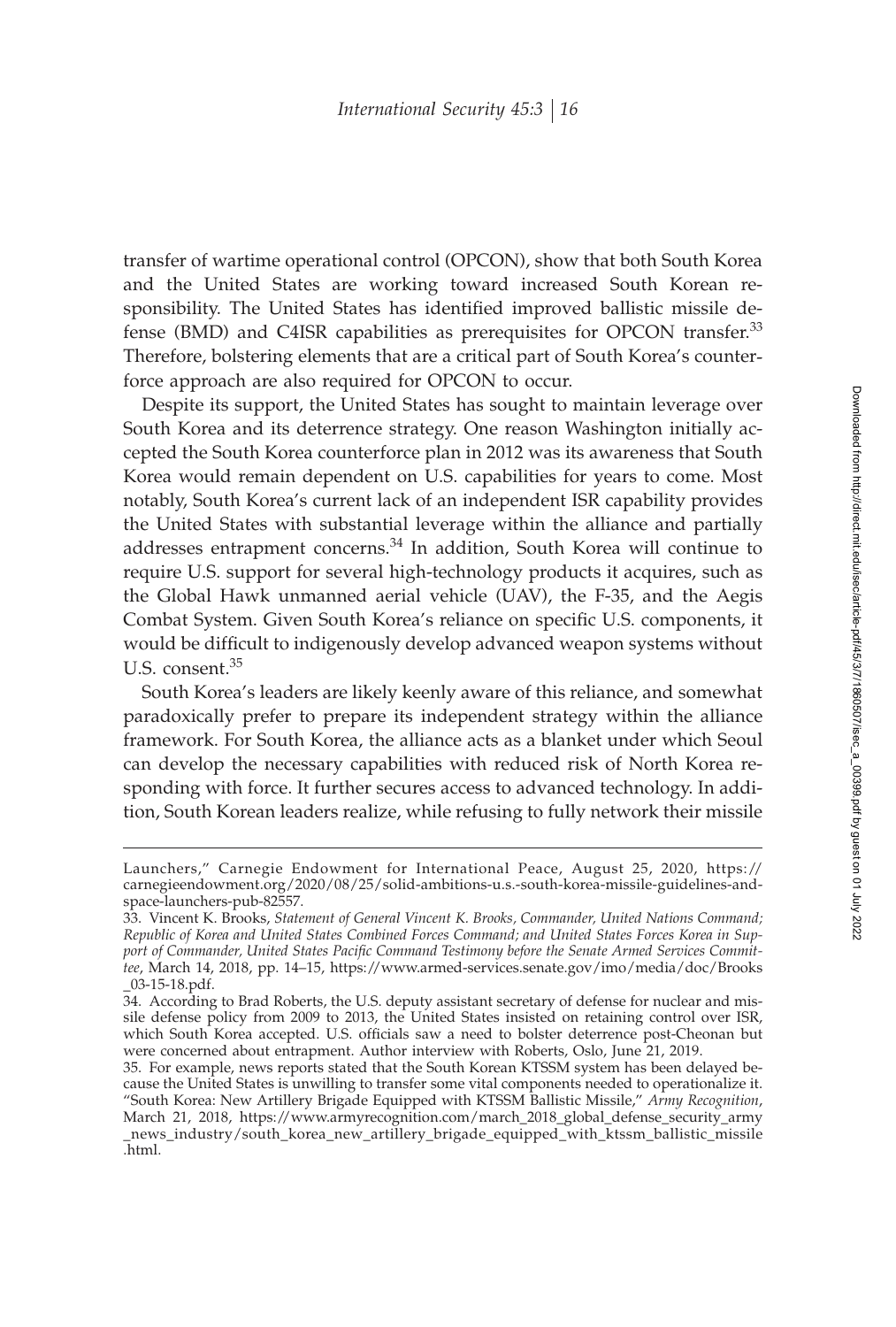defense systems with the U.S. forces, that combined forces provide a more credible deterrent.<sup>36</sup> For this reason, South Korea has bolstered coordination with the United States on missile defense and deterrence, and sought to improve interoperability.<sup>37</sup>

Nevertheless, South Korea is progressively drawing closer to its goal of obtaining an independent conventional counterforce and countervalue capability. As South Korea strengthens these capabilities, it will no longer be dependent on the United States to initiate counterforce strikes. Similarly, as South Korea's defense industries mature further, and the country continues to develop indigenous capabilities, it will be less dependent on imports and support from the United States. Thus, even if the United States still maintains significant leverage over South Korea—and even if U.S. support is still strongly preferable—South Korea's reliance on the United States is declining. South Korea is thus approaching a point where it could employ its strategy without U.S. support.

#### short-term hedging: a minimally credible deterrent

In a scenario where the alliance has ended, U.S. forces have left the peninsula, or the United States is unwilling to commit to the use of force, South Korea's counterforce capabilities would provide a stopgap deterrent. The strategy may stay the hand of North Korean leaders—or at least raise the threshold for launching a nuclear strike. Moreover, by preparing for abandonment, South Korea may lower its likelihood in the first place. South Korea's independent capability would reduce North Korea's incentives to drive a wedge into the al-

<sup>36.</sup> South Korea's refusal to network its missile defense systems is likely the result of two, not mutually exclusive, reasons. First, China is very wary of networked missile defense systems on the Peninsula. Second, networked systems may discourage South Korea from acquiring the necessary systems to develop an independent missile defense capability.

<sup>37.</sup> At the SCM in 2014, both countries agreed to establish the "Concepts and Principles of ROK-U.S. Alliance Comprehensive Counter-Missile Operations." U.S. Department of Defense, *Joint Communiqué: The 46th ROK-U.S. Security Consultative Meeting*, October 23, 2014, p. 4, https://archive.defense.gov/pubs/46th\_SCM\_Joint\_Communique.pdf. Moreover, U.S. and South Korean forces now hold quarterly joint missile defense exercises and there is some coordination on deterrence policy through committees, including the Deterrence Strategy Committee and the Extended Deterrence Strategy and Consultation Group. Oh Seok-min, "S. Korea-U.S. Missile Defense Exercise Crucial for OPCON Transfer: Ministry," Yonhap News Agency, June 11, 2020, https:// en.yna.co.kr/view/AEN20200611007300325; Brad Roberts, "Deterrence and Détente on the Korean Peninsula," *Asia Unbound* blog, Council on Foreign Relations, April 22, 2019, https://www.cfr .org/blog/deterrence-and-detente-korean-peninsula; and David Santoro, "Deterring North Korea: The Next Nuclear-Tailoring Agenda," *War on the Rocks* blog, August 8, 2017, https:// warontherocks.com/2017/08/deterring-north-korea-the-next-nuclear-tailoring-agenda/.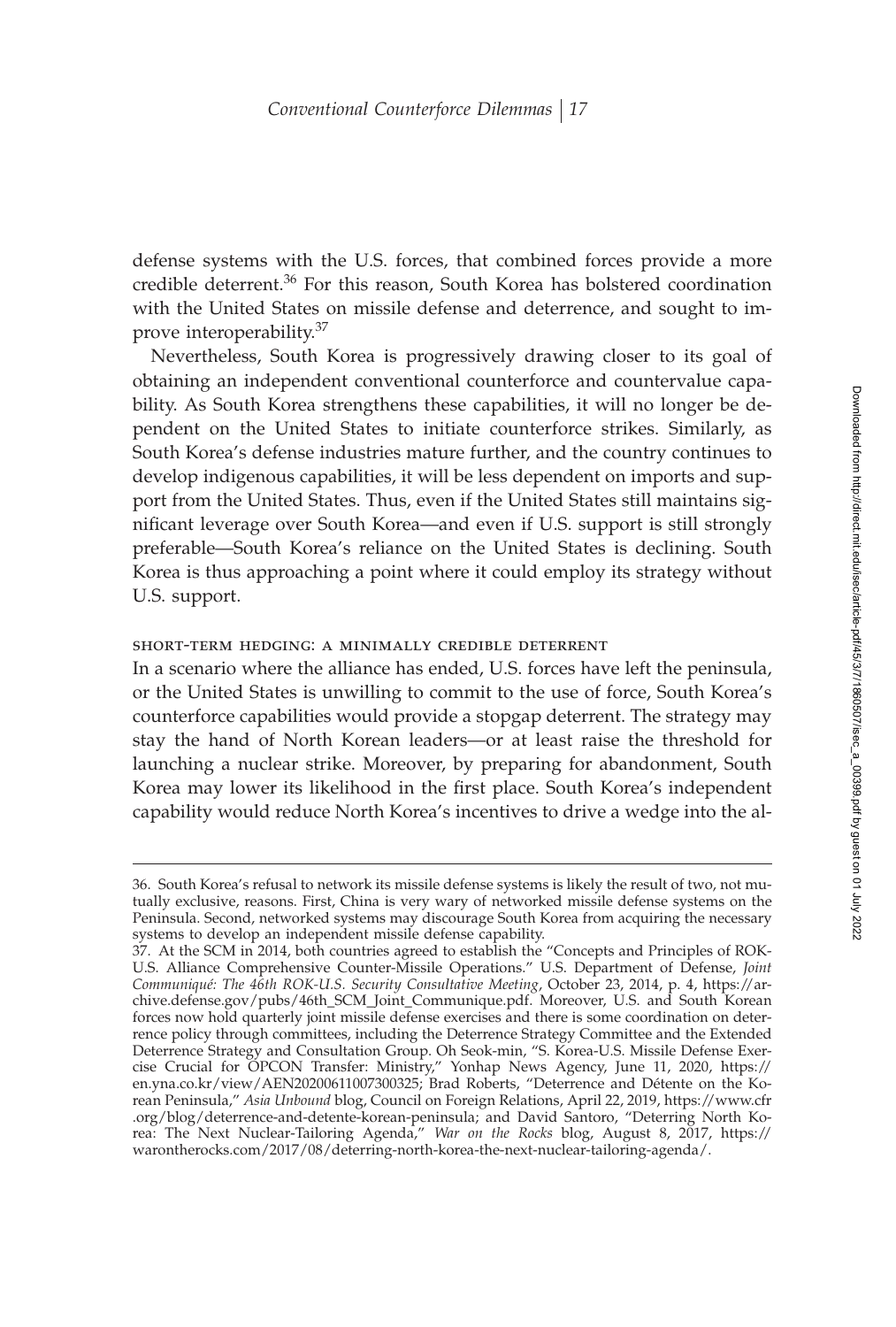liance. That is, if the United States abandoned South Korea, North Korea still would not have free rein to engage in nuclear compellence threats (or nuclear blackmail) against South Korea.<sup>38</sup>

South Korea's strategy faces significant credibility challenges. Resolve is not an issue, as South Korean leaders would have compelling incentives to employ their plan to defend the homeland.<sup>39</sup> Rather, the key problem for South Korea is the credibility of its capabilities.<sup>40</sup> As we outline in detail below, there are daunting challenges facing South Korea's operationalization of its deterrence strategy. Its ability to preemptively destroy the North Korean arsenal and retaliate in the event of an attack are far from assured.

Nevertheless, South Korea's counterforce capability can be at least "minimally credible," and thus have a deterrent effect. As Harrison Wagner argued in the context of U.S. counterforce targeting during the Cold War, a counterforce capability can deter "even if it is common knowledge that a counterforce attack would be a very risky option to choose—as long as it is not common knowledge that the probability that one would resort to it is zero."<sup>41</sup> A similar (if not identical) logic applies to South Korea's counterforce capabilities. Even if leaders in North Korea believe that a preemptive strike against its nuclear arsenal is likely to fail, they need to consider the potential for a successful South Korean attack. Because the consequences would be grave, even a remote possibility of a disarming strike might deter North Korean leaders.

Similarly, South Korean threats to retaliate and kill North Korean leaders are minimally credible, as the mere possibility of such strikes may be enough to instill uncertainty. South Korea's retaliatory strategy resembles nuclear strategies premised on "first-strike uncertainty," which rests on a state's ability to make its opponent uncertain about whether it could prevent retaliation after a nuclear attack. Although less effective than a secure second-strike capability, such capabilities nevertheless may have a deterrent effect. $42$ 

<sup>38.</sup> On nuclear blackmail, see Richard K. Betts, *Nuclear Blackmail and Nuclear Balance* (Washington, D.C.: Brookings Institution Press, 1987), pp. 3–7.

<sup>39.</sup> On primary versus extended deterrence and credibility, see Roehrig, *Japan, South Korea, and the United States Nuclear Umbrella*, p. 17.

<sup>40.</sup> Despite extensive debates about how to assess credibility, there is broad agreement that capabilities are a crucial ingredient. For a review, see Daryl G. Press, *Calculating Credibility: How Leaders Assess Military Threats* (Ithaca, N.Y.: Cornell University Press, 2005).

<sup>41.</sup> R. Harrison Wagner, "Nuclear Deterrence, Counterforce Strategies, and the Incentive to Strike First," *American Political Science Review*, Vol. 85, No. 3 (September 1991), p. 739, doi.org/10.2307/ 1963848.

<sup>42.</sup> Avery Goldstein, *Deterrence and Security in the 21st Century: China, Britain, France, and the Enduring Legacy of the Nuclear Revolution* (Stanford, Calif.: Stanford University Press, 2000); and Wu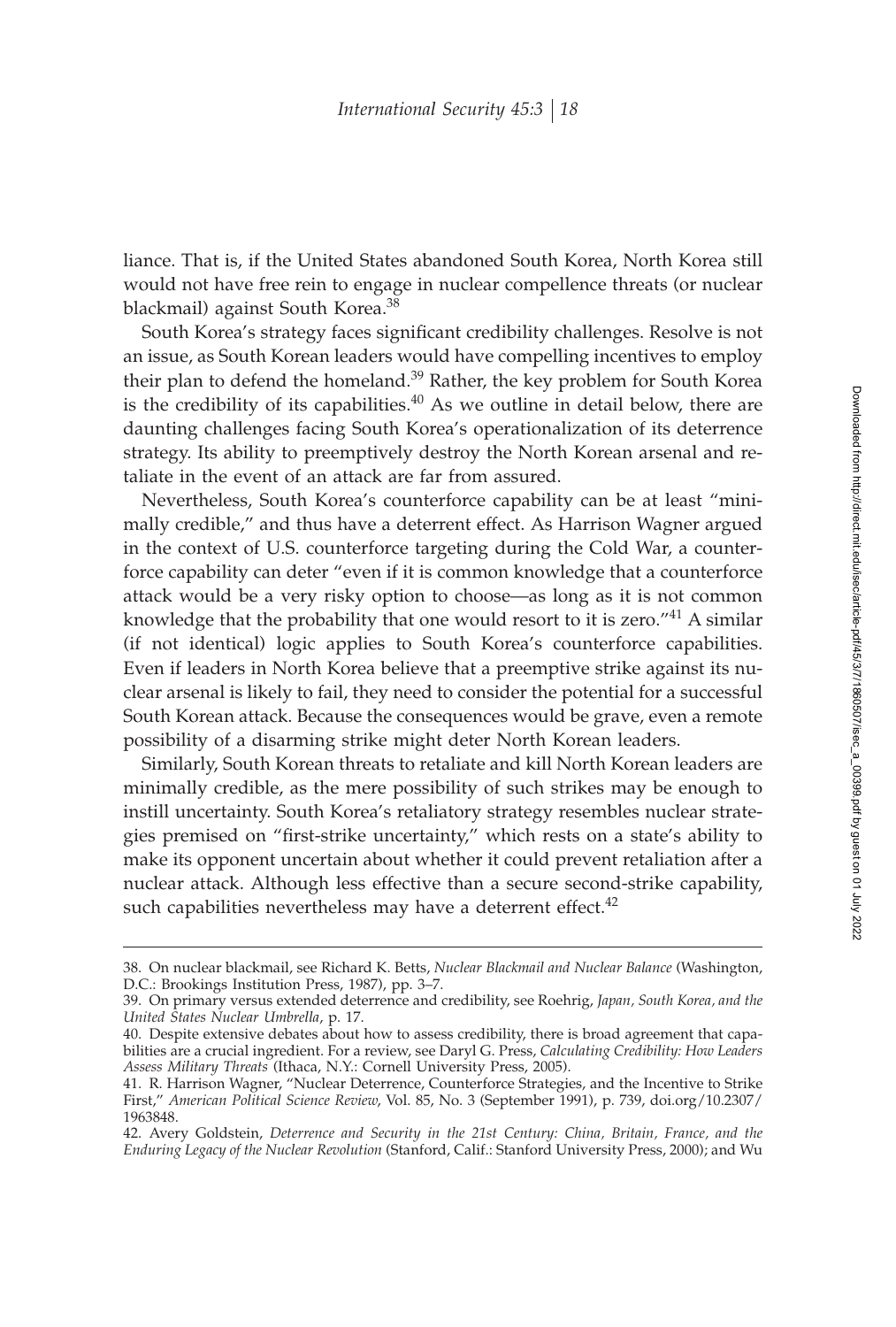In addition to a deterrent against North Korea, South Korea's advanced capabilities likely are intended to deter other regional actors, most notably China. Although Seoul could not hope to defeat China in a conventional conflict, the potential utility of its advanced conventional capabilities for highimpact precision strikes provides Seoul with a limited deterrence by punishment capability.<sup>43</sup> This is a high-risk strategy when facing a superior opponent that can maintain escalation dominance. However, South Korea's ability to hit high-value targets may deter Beijing from escalating a low-stakes conflict or crisis for fear of incurring costs disproportionate to possible gains.

### long-term hedging: nuclear latency

South Korea's advanced conventional capabilities may also provide a longerterm hedge by bolstering its nuclear latency. If the U.S. alliance broke down, South Korea would arguably be likely to seek to develop nuclear weapons. Although it is difficult to prove that such considerations have informed decisionmakers, the capabilities that South Korea is acquiring—particularly, its ballistic and cruise missiles—will significantly ease the path to a credible nuclear deterrent. It will also limit the acute vulnerability South Korea would face between abandonment and attainment of deliverable nuclear weapons. At the very least, the conventional deterrence strategy thus adds major value to a nuclear hedging strategy.

South Korea has for several decades pursued a nuclear hedging strategy. It had a nuclear weapons program during the 1970s (abandoned in large part because of U.S. pressure), and a majority of the South Korean public favors developing nuclear weapons to respond to the North Korean threat.<sup>44</sup> However, instead of developing nuclear weapons of its own, South Korea chose to develop many of the capabilities and technologies needed to cross the nuclear threshold and develop an arsenal in a relatively short time if it wants.<sup>45</sup> It has

45. Scott D. Sagan, "Nuclear Latency and Nuclear Proliferation," in William C. Potter and

Riqiang, "Certainty of Uncertainty: Nuclear Strategy with Chinese Characteristics," *Journal of Strategic Studies*, Vol. 36, No. 4 (2013), pp. 579–614, doi.org/10.1080/01402390.2013.772510.

<sup>43.</sup> Brad Glosserman and S. Paul Choi, "Don't Lose Sight of Under-the-Hood Changes to South Korea's Defense Posture," *Diplomat*, November 13, 2019, https://thediplomat.com/2019/11/dontlose-sight-of-under-the-hood-changes-to-south-koreas-defense-posture/.

<sup>44.</sup> On the history of South Korea's nuclear weapons program, see Alexander Lanoszka, *Atomic Assurance: The Alliance Politics of Nuclear Proliferation* (Ithaca, N.Y.: Cornell University Press, 2018), pp. 110–131. On public opinion, see Dina Smeltz, Karl Friedhoff, and Lilly Wojtowicz, "South Koreans See Improved Security, Confident in US Security Guarantee," Chicago Council on Global Affairs, January 18, 2019, https://www.thechicagocouncil.org/publication/lcc/south-koreans-seeimproved-security-confident-us-security-guarantee.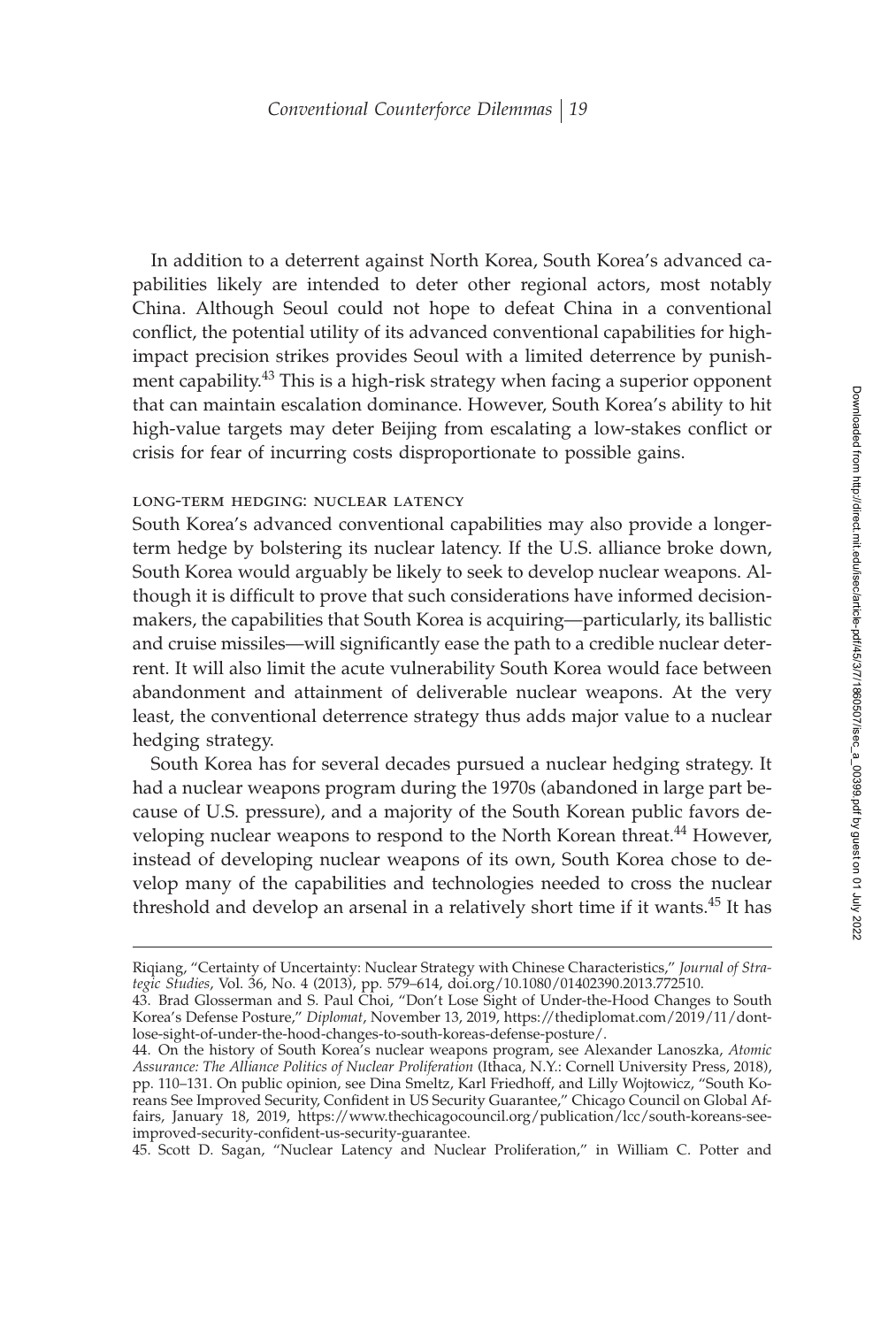had a long-standing interest in acquiring such technologies, and its government's desire for sensitive nuclear technology crucial to a nuclear weapons program, including enrichment and reprocessing (which it currently does not possess), most likely is driven by a hedging logic.<sup>46</sup> Although most analysts agree that South Korea is unlikely to go nuclear any time soon, nuclear hedging provides South Korea with a future option to develop the bomb while avoiding major costs and risks.<sup>47</sup>

A crucial, yet often overlooked, risk that South Korea would face if it decided to pursue a nuclear capability is the acute window of vulnerability before attaining deliverable nuclear weapons. To be sure, there are several other constraints keeping South Korea from developing the bomb, including the risk of a major U.S. backlash that could threaten the alliance and the prospects of broad international opprobrium and economic sanctions.<sup>48</sup> However, the window of vulnerability acts as a powerful constraint. As Mark Fitzpatrick highlighted, it would be almost impossible for an open society such as South Korea to hide its weapons program. Without a U.S. security guarantee, North Korea could in the worst case attempt a preventive strike against the program.<sup>49</sup> South Korea's security would therefore deteriorate, rather than improve, during the nuclear-weapons development process.

South Korea's deterrence strategy could help mitigate (albeit not eliminate) risks arising from this window of vulnerability and bolster its nuclear hedging strategy. First, with a stopgap deterrent at hand, South Korea would be safer in the period between abandonment and the attainment of deliverable nuclear weapons. Potentially, the advanced capabilities South Korea is acquiring could deter a North Korean preventive strike against the program. Even if North Korea only sought to engage in a limited preventive strike, its leaders would have to consider the risk of escalation into a full-blown conflict, where South Korea could attempt to hold its leaders at risk. Moreover, South Korea could attempt to take out North Korean strike assets and rely on missile defense to protect its nuclear program.

49. Ibid., p. 52.

Gaukhar Mukhatzhanova, eds., *Forecasting Nuclear Proliferation in the 21st Century*, Vol. 1, *The Role of Theory* (Stanford, Calif.: Stanford University Press, 2010), p. 90.

<sup>46.</sup> Lami Kim, "South Korea's Nuclear Hedging?" *Washington Quarterly*, Vol. 41, No. 1 (2018), pp. 115–133, doi.org/10.1080/0163660x.2018.1445910.

<sup>47.</sup> Roehrig, *Japan, South Korea, and the United States Nuclear Umbrella*, pp. 149–151; and Alexander Lanoszka, "Alliances and Nuclear Proliferation in the Trump Era," *Washington Quarterly*, Vol. 41, No. 4 (2018), pp. 85–101, doi.org/10.1080/0163660x.2018.1557976.

<sup>48.</sup> For a discussion of constraints keeping South Korea from developing nuclear weapons, see Mark Fitzpatrick, *Asia's Latent Nuclear Powers: Japan, South Korea, and Taiwan* (Abingdon, U.K.: Routledge, 2016), pp. 50–55.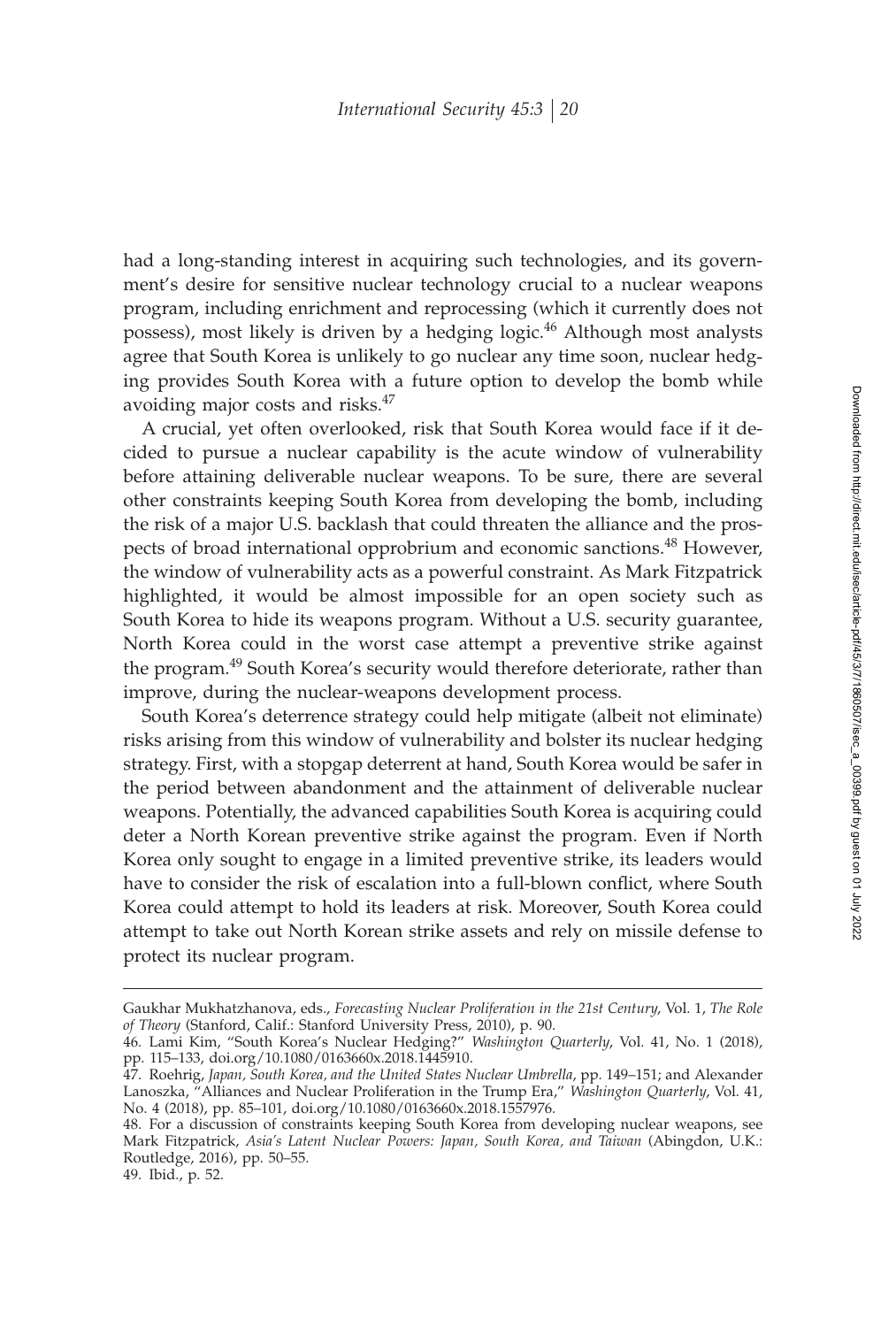Second, the missiles South Korea is developing would greatly ease South Korea's path to deliverable and survivable nuclear weapons. South Korean ballistic missile capabilities now carry heavier payloads for greater distances, and several are potentially suited to carry nuclear warheads.<sup>50</sup> For a state seeking a secure second-strike capability, access to delivery vehicles—particularly ballistic missiles—is critical. Although often overlooked in the literature on nuclear latency, ensuring access to dual-use delivery vehicles is therefore an integral part of a nuclear hedging strategy.<sup>51</sup> Even in the period when it would have only a few nuclear warheads available, an arsenal of missiles would significantly bolster South Korean deterrence, as it would be very challenging for North Korea to know which missiles carried nuclear warheads.<sup>52</sup>

South Korea's nascent drive to acquire a nuclear-powered attack submarine to hold North Korean missile submarines at risk also may be driven partly by a nuclear hedging logic.<sup>53</sup> The most important hurdle South Korea would face were it to build the bomb is a lack of access to the technology necessary to produce weapons-grade fissile material. $54$  To produce fuel for a submarine, South Korea would need the ability to enrich uranium. Some analysts therefore believe that the country's plans are at least partly informed by a desire for enrichment technology.<sup>55</sup> In the longer term, nuclear-powered submarines also could be a crucial nuclear-weapons platform for South Korea. Compared to landbased or air-launched missiles, submarines armed with ballistic or cruise missiles offer superior survivability, even against larger adversaries such as China, particularly for a state with limited strategic depth, such as South Korea.

## *Main Challenges to Conventional Counterforce*

Conceptually, the ability to neutralize an opponent's nuclear weapons while avoiding the political and international ramifications of pursuing nuclear

55. Kim, "South Korea's Nuclear Hedging?

<sup>50.</sup> Ibid., pp. 27–29.

<sup>51.</sup> Vipin Narang, "Strategies of Nuclear Proliferation: How States Pursue the Bomb," *International Security*, Vol. 41, No. 3 (Winter 2016/17), pp. 110–150, doi.org/10.1162/ISEC\_a\_00268. On nuclear latency (and how it overlooks delivery vehicles), see Sagan, "Nuclear Latency and Nuclear Proliferation"; and Rupal N. Mehta and Rachel E. Whitlark, "The Benefits and Burdens of Nuclear Latency," *International Studies Quarterly*, Vol. 61, No. 3 (September 2017), pp. 517–528, doi.org/ 10.1093/isq/sqx028.

<sup>52.</sup> On haystacking, see Ryan Boone, "Appendix A: Haystack Attacks," in Andrew F. Krepinevich and Jacob Cohn, eds., *Rethinking Armageddon: Scenario Planning in the Second Nuclear Age* (Washington, D.C.: Center for Strategic and Budgetary Assessments, 2016), pp. 125–129.

<sup>53.</sup> Kim, "South Korea's Nuclear Hedging?"

<sup>54.</sup> Fitzpatrick, *Asia's Latent Nuclear Powers*, pp. 29–34.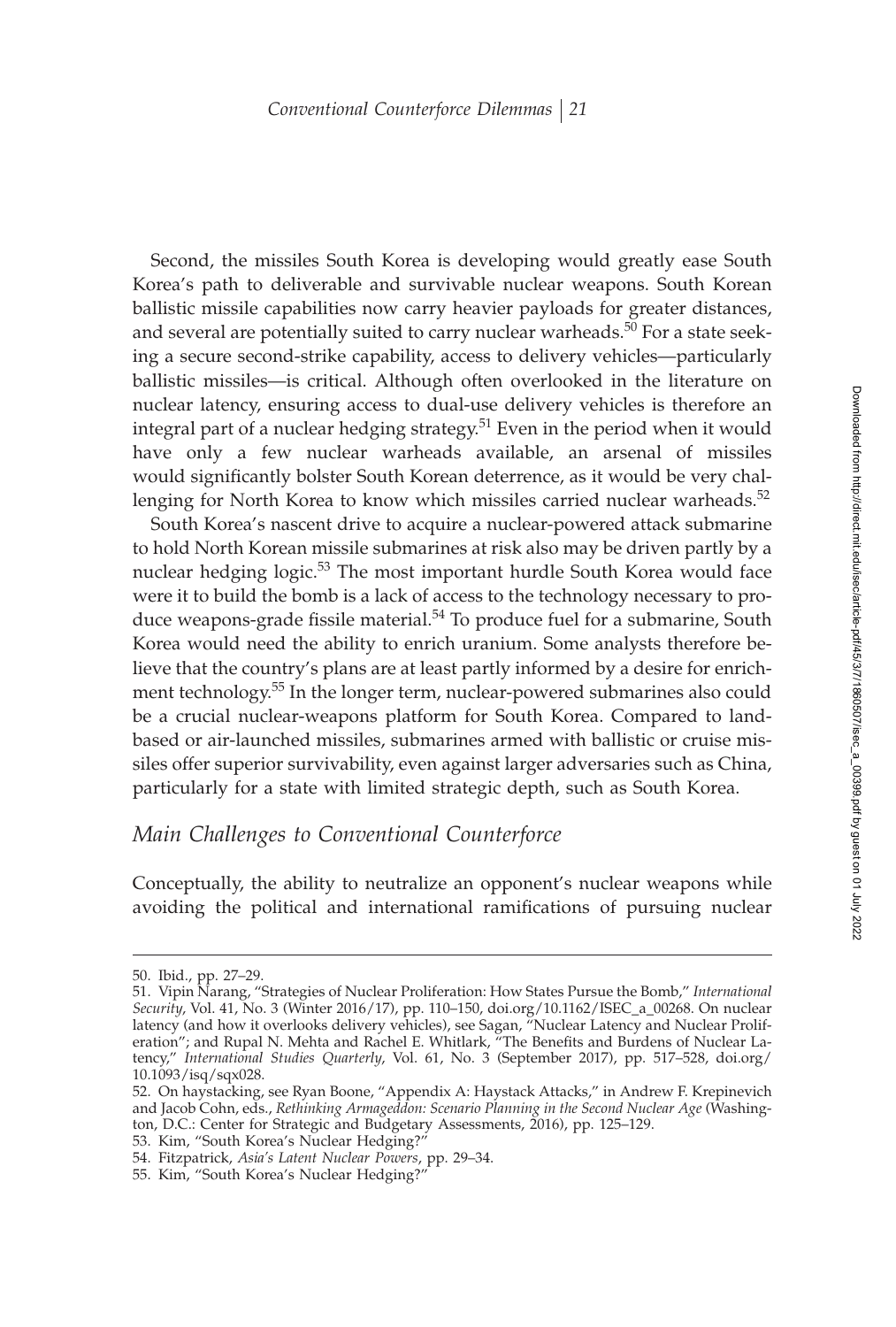weapons is undeniably attractive. However, as we outline in the following section, South Korea's strategy creates a series of dilemmas and problems. First, operationalizing the plan is extremely demanding, which may place the South Korean military under strain and challenge the credibility of the strategy. Second, North Korea is highly unlikely to accept South Korea threatening both its arsenal and leaders, and will aim to design around South Korea's strategy and intensify its efforts to build a survivable nuclear arsenal. Third, although bolstering deterrence, South Korea's strategy may seriously undermine crisis stability, and thereby in the worst case increase the likelihood of nuclear use.

## the operational challenge

A credible South Korean conventional counterforce capability must overcome significant operational challenges. In short order, South Korea needs to detect imminent missile launches from anywhere in North Korea, process the data through the chain of command, and execute preemptive or responsive strikes. Simultaneously, it must defend against missiles that may survive any preemptive attack. Given the possibility of a surprise attack, the plan requires sustained readiness from South Korea's military. In addition, South Korea would need to retain some forces to implement the KMPR.

The following analysis demonstrates how demanding it will be to implement the operational plan's three key elements: detection and tracking, offensive strikes, and missile defense. The analysis is based on an abandonment scenario, where South Korea implements the plan without any support from the United States.

DETECTION AND TRACKING. Traditionally, ISR has been a source of weakness for South Korea, which has relied on the United States for such capabilities. Despite ongoing investment, South Korea's current airborne and satellite ISR platforms do not provide its military with real-time, 24-hour/365-day coverage of all North Korean territory. Gaps in ISR coverage create blind spots wherein North Korean launches could be prepared and executed without detection. Numerous semi-realized, defense-reform efforts have sought to remedy this situation.<sup>56</sup> Although progress has been slow, South Korean defense planning documents indicate an increasing focus on developing an independent, high-technology ISR capability. These developments would allow the

<sup>56.</sup> Michael Raska, *Military Innovation in Small States: Creating a Reverse Asymmetry* (Abingdon, U.K.: Routledge, 2016), pp. 95–129.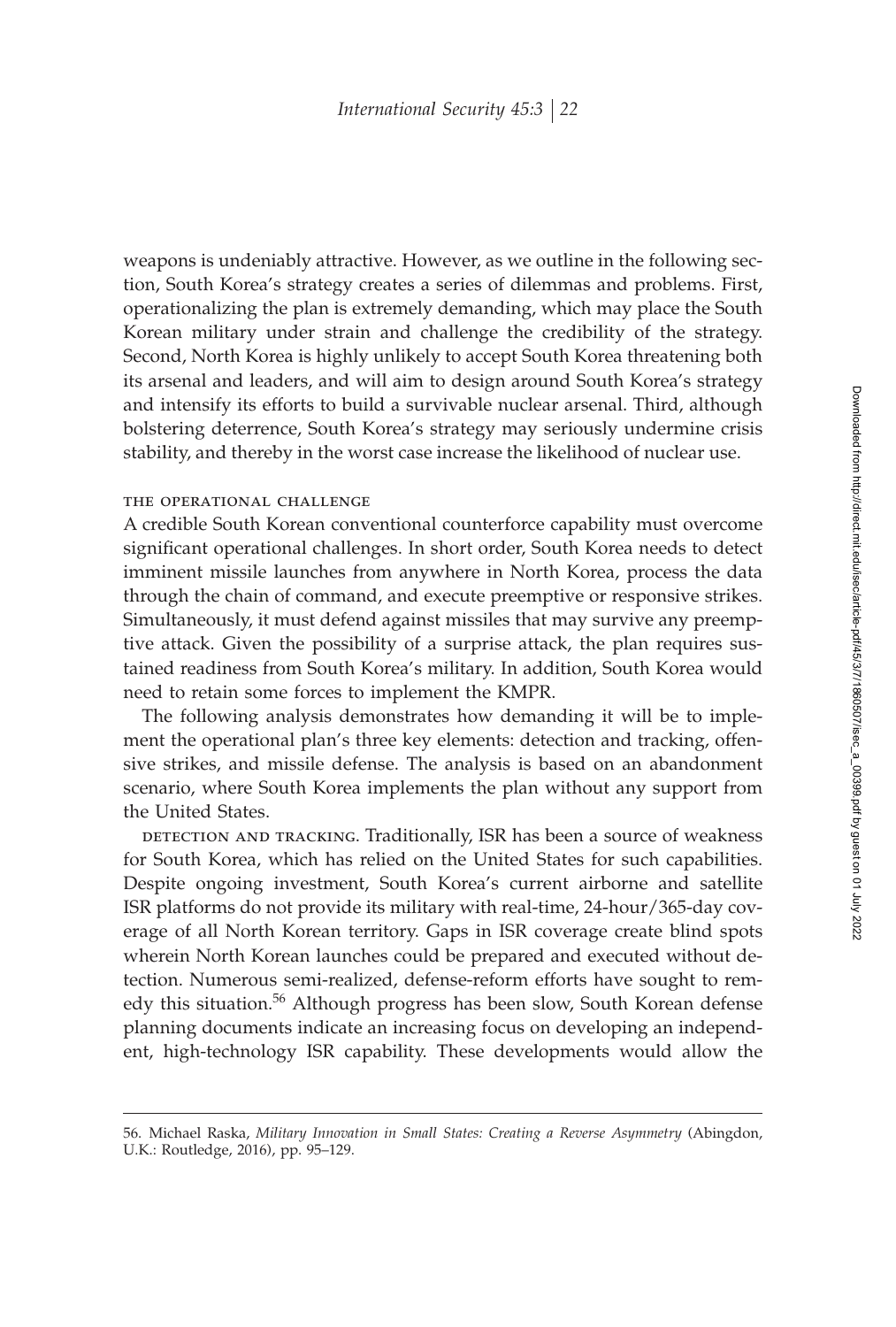South Korean military to leverage new sensor and data-processing technologies to independently perform Kill Chain and KMPR operations.<sup>57</sup>

South Korea is investing in UAVs and increased satellite coverage. It has procured four U.S.-made Global Hawk high altitude long endurance UAVs and is developing a family of indigenously designed UAVs.<sup>58</sup> The first Global Hawks entered service in December 2019. Once fully operational, the Global Hawks will greatly enhance South Korea's indigenous intelligencecollection capacity.<sup>59</sup> In addition, South Korea is procuring a constellation of satellites. Its KOMPSAT-6 and KOMPSAT-7 satellites, scheduled for launch in 2021, will significantly improve high-resolution coverage. $60$  However, only when a new series of four satellites (Project 425) becomes operational will South Korea potentially have full, real-time coverage of the peninsula, which is crucial to successfully operationalizing its strategy. These satellites, planned for deployment from 2023 to 2025, will be equipped with advanced synthetic aperture radar.<sup>61</sup> South Korea also intends to develop a constellation of cheaper nano ISR satellites equipped with synthetic aperture radar that can be indigenously launched into low orbit from solid-propellant rockets and will provide reliable, constant coverage of the peninsula.<sup>62</sup>

Even with full coverage of the peninsula, the ISR challenge for South Korea is daunting. It is impossible to assess the exact number of missile launchers South Korea would need to detect and track, but according to U.S. government

<sup>57.</sup> MND press release, August 14, 2019, p. 4; MND, "18–22 Gukbangjunggigyehoek, Hyanghu 5 Nyeongan 238 Jowon Tuip" [18–22 midterm defence plan, 238 trillion won will be invested for 5 years from now], *Bodojaryo* [press release], April 14, 2018, https://www.mnd.go.kr/user/ newsInFileDown.action?siteId=mnd&newsSeq=I\_10213&num=1; and Herbert C. Kemp, "Countering Mobile Missiles: Holding the Entire Launch Cycle at Risk," Mitchell Forum Paper Series No. 27 (September 2019), pp. 3–5, http://docs.wixstatic.com/ugd/a2dd91\_fa949ddd645048bda9 e7b0f50f77216c.pdf.

<sup>58.</sup> J.R. Ng, "Asia-Pacific Unmanned Aerial Vehicle Directory 2019," Asian Military Review, June/ July 2019, pp. 12–25.

<sup>59.</sup> Greg Waldron, "Global Hawk Arrival to Bolster Seoul's ISR Capabilities," *Flight Global*, December 22, 2019, https://www.flightglobal.com/defence/global-hawk-arrival-to-bolster-seoulsisr-capabilities/135914.article; and Lieber and Press, *The New Era of Counterforce*, pp. 42–44.

<sup>60.</sup> The KOMPSAT-6 will have an enhanced X-band synthetic aperture array to provide imagery of up to .05m resolution, and the KOMPSAT-7 will be equipped with an electro-optical camera with 30cm resolution. Korea Aerospace Research Institute, "Korea Multi-Purpose Satellite (KOMPSAT, Arirang)" (Daejeon: Korea Aerospace Research Institute, 2016), https://www.kari.re .kr/eng/sub03\_02\_01.do.

<sup>61. &</sup>quot;Thales Alenia Space Will Support Korean Aerospace Industry for the Development of a Constellation of Earth Observation Radar Satellites," *ThalesAlenia Space*, May 12, 2018, https:// www.thalesgroup.com/en/worldwide/space/press-release/thales-alenia-space-will-supportkorean-aerospace-industry.

<sup>62.</sup> MND, "Nugudo Neombol Su Eobsneun Yuneunghan Anbo Teunteunhan Gukbang," p. 4.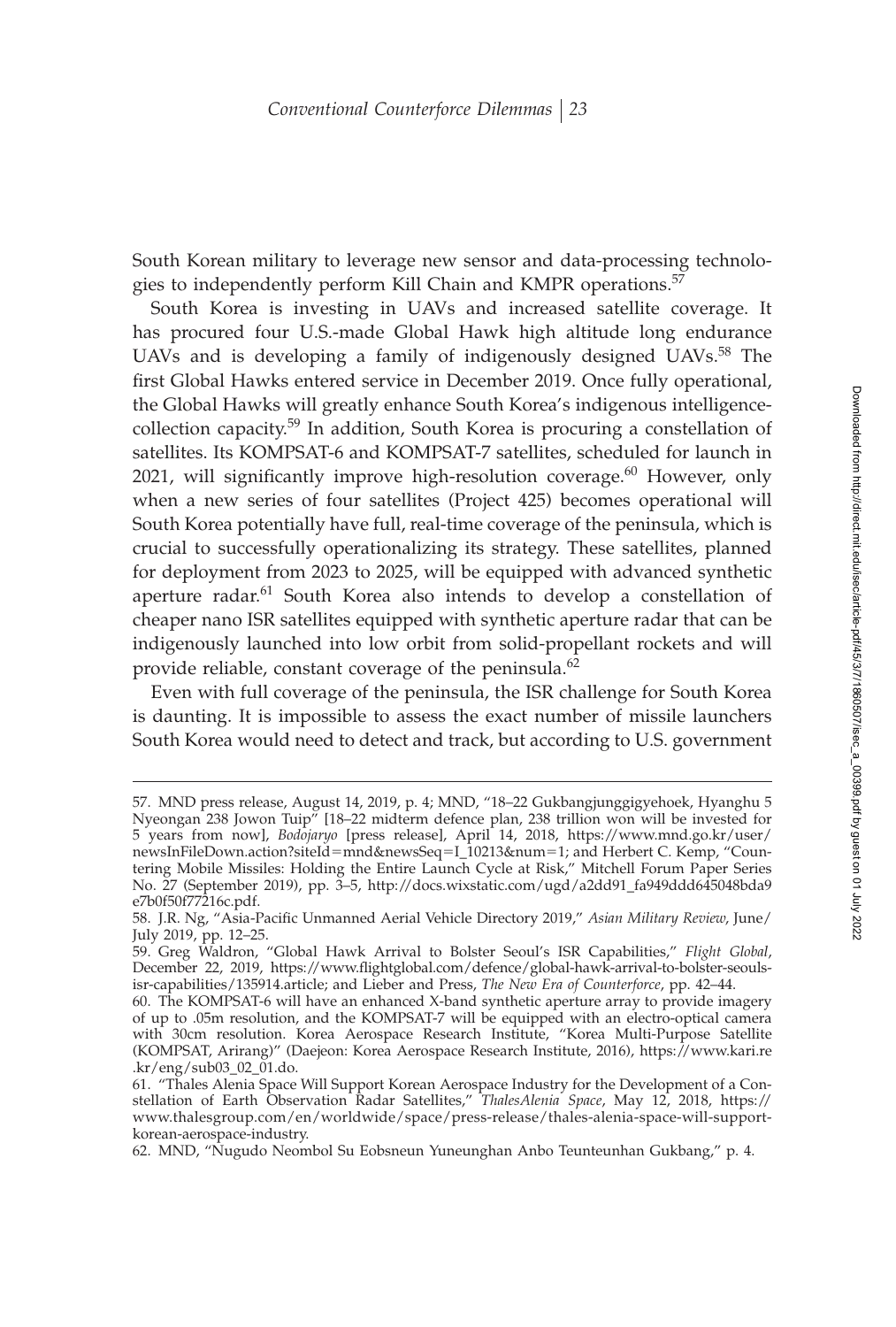estimates, launchers likely would number in the hundreds and missiles in the high hundreds or more.<sup>63</sup> During hearings in the South Korean National Assembly, lawmakers suggested as many as 200 launchers and more than 1,000 missiles, most of which are nuclear capable.<sup>64</sup> As it would be highly challenging to ascertain which missiles carried nuclear warheads, South Korea would likely be forced to take out all of them.<sup>65</sup>

Finally, the regime in Pyongyang has constructed thousands of hardened underground shelters around the country.<sup>66</sup> Open-source intelligence indicates that this type of underground construction is designed for leadership survival, protection of missiles, and general military capabilities.<sup>67</sup> This level of protection increases the complexity of both leadership and missile targeting, as well as the time Seoul would need to dedicate to ISR for both the Kill Chain and the KMPR strategies.

The time South Korea would have to detect the missiles is highly constrained. Original South Korean planning allowed thirty minutes from detection of an imminent North Korean launch to destruction of the launch vehicle.<sup>68</sup> However, as North Korean capabilities have developed, this reaction

<sup>63.</sup> U.S. government estimates suggest North Korea has around 100 launchers for its short-range, and approximately 50 launchers for its medium-range, ballistic missiles, with the number of missiles in the high hundreds. However, these figures have not changed in recent years. Plausibly, in line with its technological advances, North Korea also has pursued numerical advances. Office of the Secretary of Defense, *Military and Security Developments Involving the Democratic People's Republic of Korea* (Washington, D.C.: Department of Defense, 2017), https://fas.org/irp/world/dprk/ dod-2017.pdf.

<sup>64.</sup> Secretariat of the National Assembly, *Gukhoebonhoeuihoeuirok, Je 343 hoe–je 07 cha (2016 nyeon 07 wol 05 il)* [Minutes of a plenary session of the national assembly, 343rd National Assembly, No. 07 (July 5, 2016)], p. 10, http://likms.assembly.go.kr/record/new/getFileDown.jsp?CONFER\_NUM  $= 046187.$ 

<sup>65.</sup> Estimates of the number of North Korean nuclear warheads range from 30 to 100. See Gian Gentile et al., *Four Problems on the Korean Peninsula: North Korea's Expanding Nuclear Capabilities Drive a Complex Set of Problems* (Santa Monica, Calif.: RAND Corporation, 2019), p. 4.

<sup>66.</sup> Ashley Rowland and Yoo Kyong Chang, "Report: US Has Mapped North Korean Underground Escape Facilities," *Stars and Stripes*, August 05, 2015, https://www.stripes.com/news/ pacific/korea/report-us-has-mapped-north-korean-underground-escape-facilities-1.361678.

<sup>67.</sup> Joseph Bermudez, Victor Cha, and Lisa Collins, "Undeclared North Korea: The Sino-ri Missile Operating Base and Strategic Force Facilities," *Beyond Parallel* (Washington, D.C.: Center for Strategic and International Studies, January 19, 2019), https://beyondparallel.csis.org/undeclarednorth-korea-the-sino-ri-missile-operating-base-and-strategic-force-facilities/; Joseph S. Bermudez Jr., "North Korean Underground Facility: Probably Not a Ballistic Missile Silo," *38 North*, January 3, 2017, https://www.38north.org/2017/01/jsbermudez010316/; and C. Kenneth Quinones, "North Korea's Underground Construction," *NAPSNet Policy Forum*, October 5, 1998, https:// nautilus.org/napsnet/napsnet-policy-forum/north-koreas-underground-construction/.

<sup>68.</sup> This number was revealed during National Assembly questioning of the South Korean prime minister in 2013. See Secretariat of the National Assembly, *Gukhoebonhoeuihoeuirok, Je 320 hoe–je 11cha (2013 nyeon 11 wol 20 il)* [Minutes of a plenary session of the national assembly, 320th Na-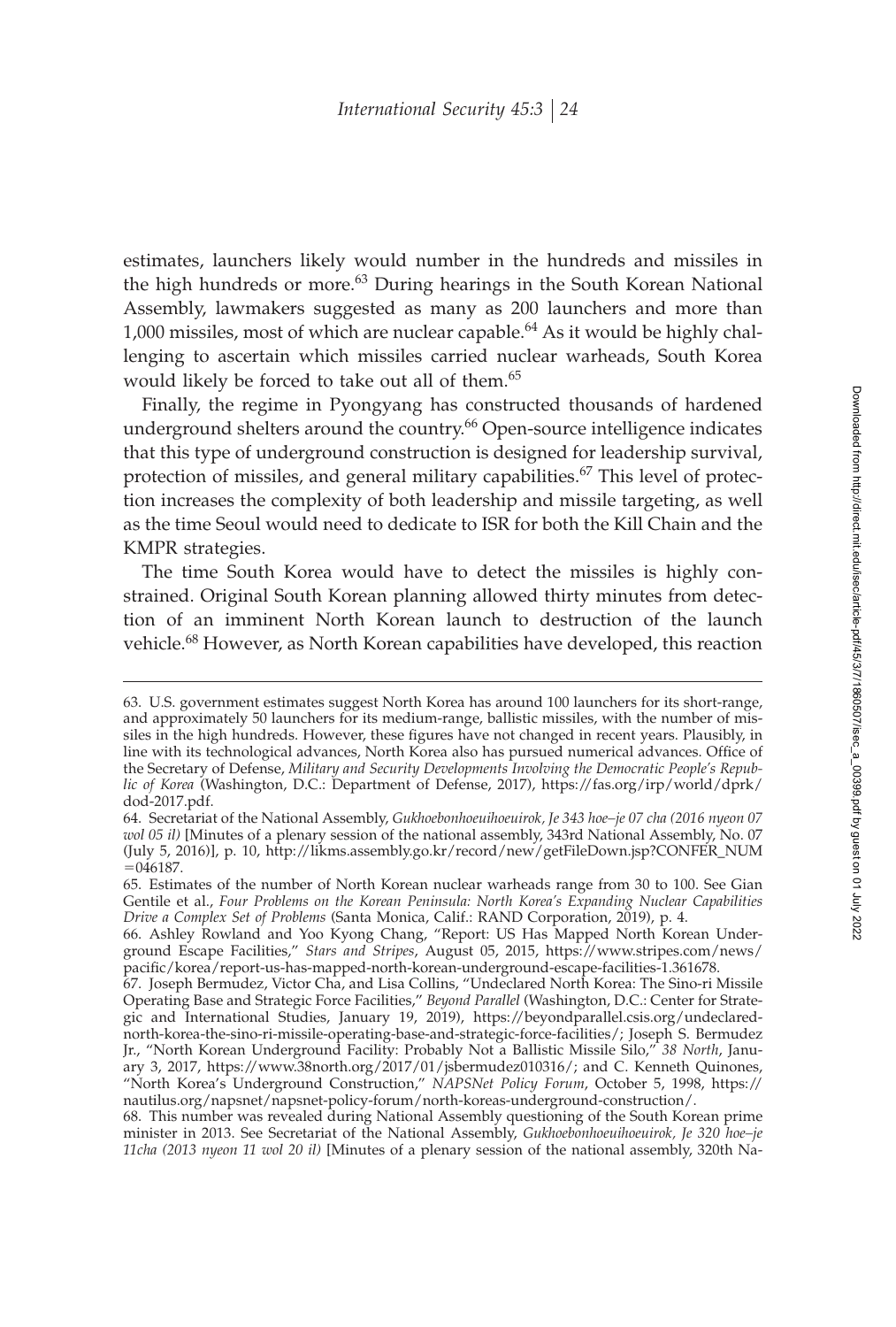time has most likely shortened. In 2018, the vice chairman of the U.S. Joint Chiefs of Staff, Gen. Paul Selva, stated that North Korea now could launch a ballistic missile in about twelve minutes.<sup>69</sup> This reduced time frame places increased emphasis on preemptive attacks in which South Korea could destroy missiles before they were ready to launch. $70$ 

offensive strikes. Even if South Korea managed to detect an imminent missile launch and track all necessary targets, the second operational challenge would be rapidly deploying strike platforms in sufficient numbers to destroy or disable them. To conduct a preemptive counterforce strike in a setting where warning time is limited, air-, sea-, and ground-launched cruise missiles and ballistic missiles are vital. Seoul is in the midst of a rapid buildup of such systems and now has the ability to target all regions of North Korea.<sup>71</sup> Nevertheless, it will be difficult for South Korea to maintain sufficient strike platforms—and to sustain the necessary readiness—to conduct a preemptive strike against hundreds of North Korean targets within a highly constrained timeframe.

South Korea's cruise missile capabilities have developed rapidly in recent years. The Hyunmoo-3 and Haesong weapon families include ground and sea (surface and subsurface) variants that can hit targets with high precision from up to 1,500 kilometers. The development trajectory also shows that South Korea is pursuing incremental increases in range and lethality. South Korea also purchased 260 German air-launched KEPD-350 Taurus cruise missiles and has potent aircraft available to deliver them. It is in the process of integrating the first forty F-35A stealth aircraft into its fleet, which likely will enable the ROK Air Force to penetrate and loiter over North Korean airspace undetected.<sup>72</sup> Moreover, its current, most advanced aircraft, fifty-nine F-15Ks, are more than a match for anything in the aging North Korean air force.

72. To exploit this loitering capability or launch from inside South Korean airspace, the South Ko-

tional Assembly, No. 11 (November 20, 2013)], p. 12, http://likms.assembly.go.kr/record/new/ getFileDown.jsp?CONFER\_NUM-043297.

<sup>69.</sup> Colin Clark, "VCJCS Selva: North Korea Hasn't Demonstrated Key Tech to Nuke US Yet," *Breaking Defense*, January 30, 2018, https://breakingdefense.com/2018/01/vcjcs-selva-north-koreahasnt-demonstrated-key-tech-nuke-us-yet/.

<sup>70.</sup> The launch cycle of a ballistic missile consists of "moving to launch position, launching, reloading or repositioning, and displacing to replenish missile loads." Kemp, *Countering Mobile Missiles*, p. 5.

<sup>71.</sup> In 2019, South Korean media reported that South Korea possessed more offensive (ballistic and cruise) missiles than North Korea. "S. Korea Has More Missiles Than N. Korea, Plans Further Beef-Up: Military Officials," Yonhap News Agency, August 1, 2019, https://en.yna.co.kr/view/ AEN20190801009100325.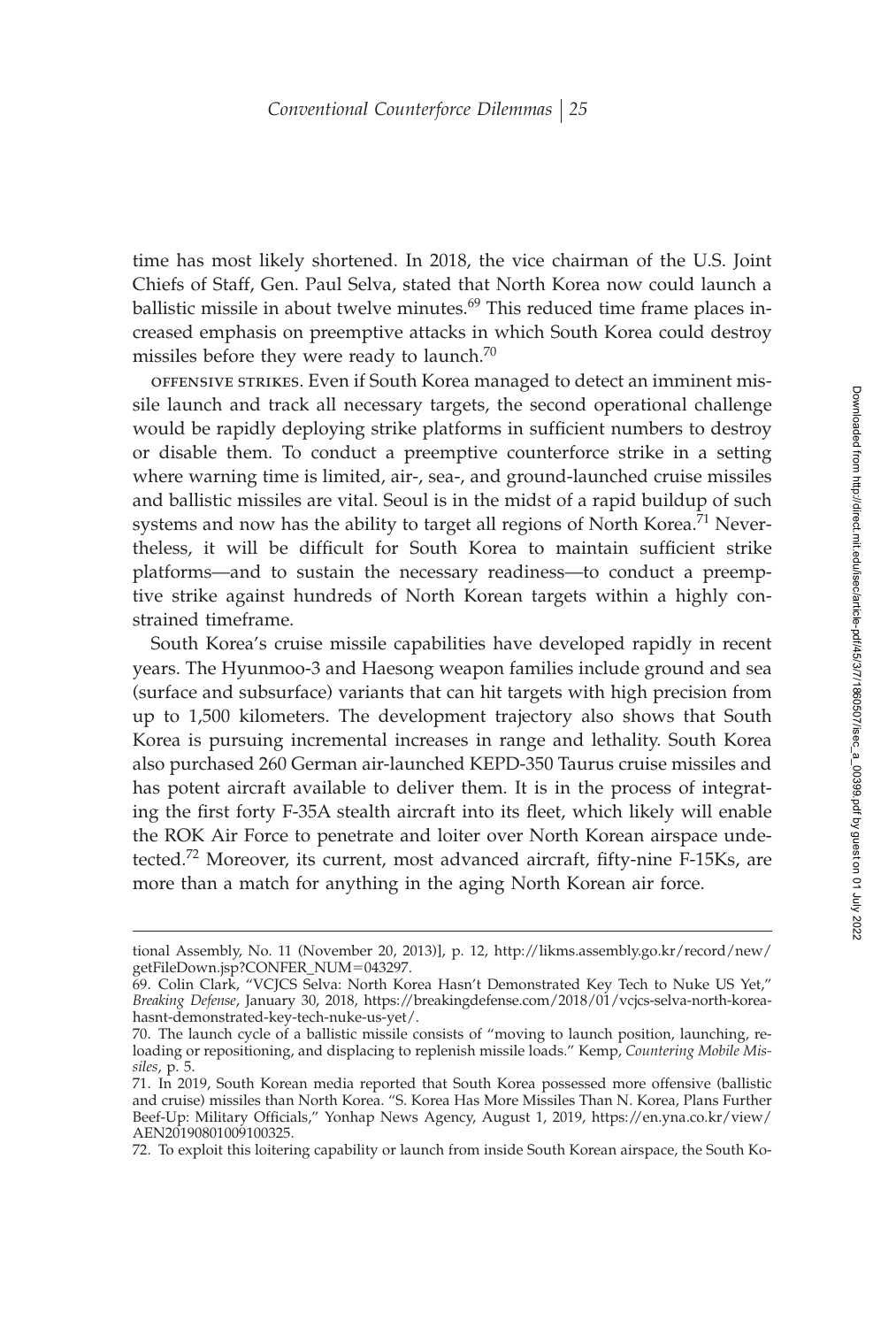Alongside South Korea's cruise missile capability sits a burgeoning force of Hyunmoo-2 series of ballistic missiles. These missiles are currently limited to a maximum range of 800 kilometers but carry a variety of payloads and give South Korea the ability to target most of North Korea from South Korea's southern tip. Some reports suggest the ROK Navy also plans to deploy a variant of the Hyunmoo-2 ballistic missile on its new Dosan ahn Chango–class submarine.<sup>73</sup> Further, in 2017, the army revealed the Hyunmoo-4 ballistic missile, which can carry a heavier payload and could target deeply buried military and leadership facilities.<sup>74</sup> Two of these missiles, each capable of carrying a 2,000-kilogram warhead, were tested in March 2020, with one failure.<sup>75</sup> In addition to these ballistic missiles, South Korea also is likely to rely on tactical missile systems to target both North Korea's leadership and missiles. South Korea possibly would seek to attack aboveground leadership facilities in Pyongyang with cluster munitions through the U.S.-designed ATACMS Block I-A. A Korean-made derivative of this system, the Korea Tactical Surface to Surface Missile (KTSSM-I) is in development with a proposed deployment date of 2021. With a range of 120 kilometers, a precise targeting capability, and a bunker-penetrating warhead, this missile is designed to counter North Korean artillery and multiple-launch rocket systems (MLRSs) in hardened tunnels proximate to the demilitarized zone  $(DMZ)$ <sup>76</sup> A derivative of this missile, the KTSSM-II, reportedly has a longer range and will be tasked with destroying unprotected North Korean short-range ballistic missiles (SRBMs) and longrange MLRS.<sup>77</sup>

Despite this buildup, it remains to be seen if South Korea possesses adequate deliverable offensive capabilities to comprehensively target North Korean missile launchers and C2 facilities. The precise number of South Korean missiles is unknown. One South Korean news report suggested

rean military also developed the Korea global positioning system (GPS) guided bomb. Park Byong-su, "South Korea's Guided Bomb to be Equipped with US Military GPS," *Hankyoreh*, August 15, 2016, http://english.hani.co.kr/arti/english\_edition/e\_international/756752.html.

<sup>73.</sup> Gabriel Dominguez, "South Korea Developing SLBMs for KSS-III Attack Submarines," *Jane's Defence Weekly*, June 2, 2016.

<sup>74.</sup> Hyo Seol and Jang-Wook Lee, "Deterring North Korea with Non-Nuclear High-Tech Weapons: Building a '3K+' Strategy and Its Applications," *Korean Journal of Defense Analysis*, Vol. 30, No. 2 (June 2018), p. 202, https://kida.re.kr/cmm/viewBoardImageFile.do?idx-24259.

<sup>75.</sup> Dae Young Kim, "South Korea Conducts First Test Launch of Hyunmoo-4 Ballistic Missile," *Jane's Defence Weekly*, May 11, 2020.

<sup>76. &</sup>quot;China and Northeast Asia–Republic of Korea Army," *Jane's Sentinel Security Assessment*, January 1, 2020.

<sup>77.</sup> Ibid.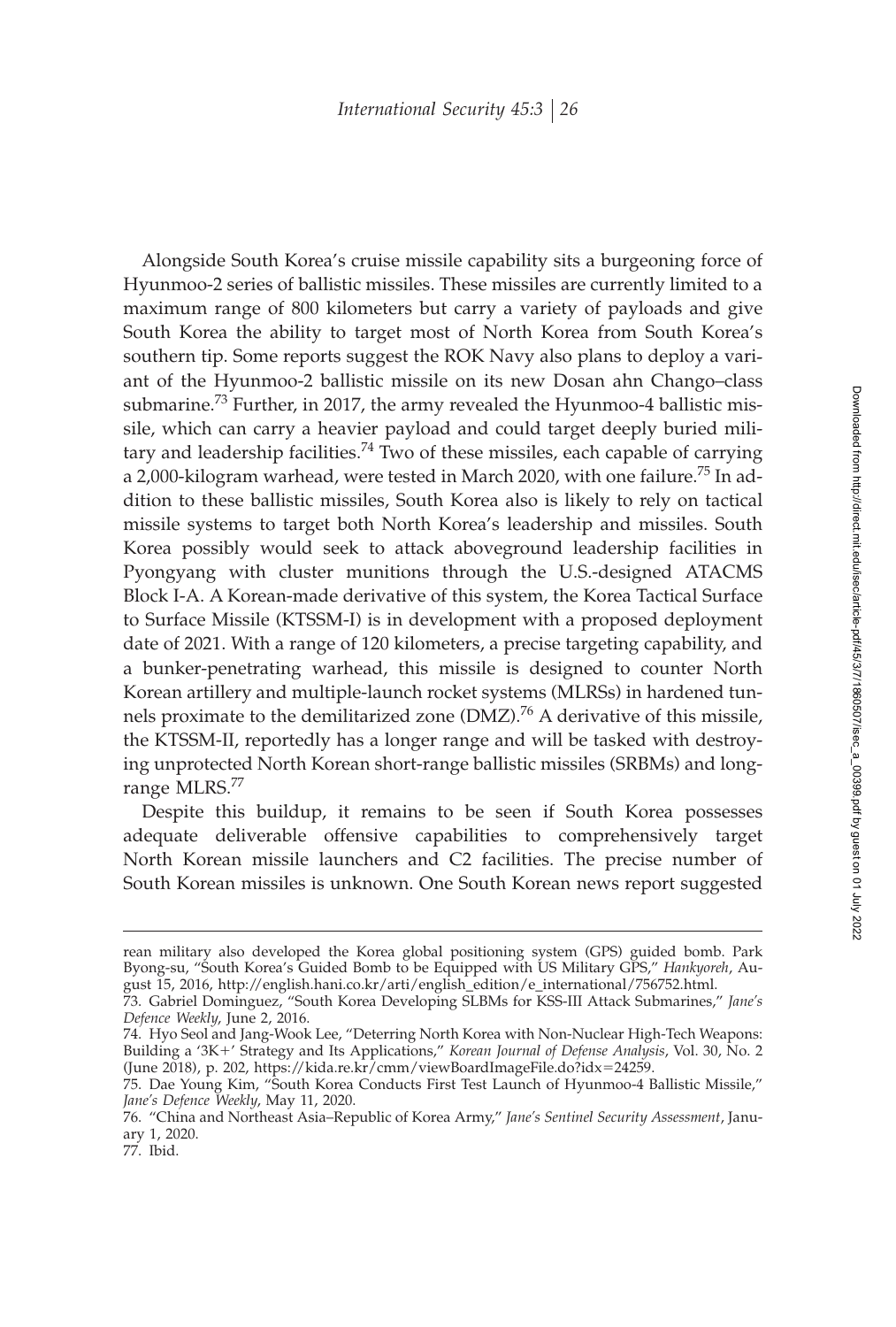that South Korea's goal was to have 1,700 ballistic and cruise missiles by 2017 and more than 2,000 by the 2020s.<sup>78</sup> This, in theory, would allow South Korea to destroy 70 percent of North Korea's long-range artillery and missiles within twenty-four hours of a conflict starting.<sup>79</sup> Even if this figure is correct, it remains uncertain whether South Korea has a sufficient number of missile launchers to use under combat conditions.<sup>80</sup> For air-launched capabilities, some calculations are possible. Using U.S. Air Force statistics and the number of ROK Air Force F-15K aircraft, it is possible to estimate that South Korea could deploy eighty-six Taurus missiles in a first strike against North Korean targets.<sup>81</sup> In other words, while it may be possible in theory that South Korea could mobilize enough strike platforms, it is far from certain.

Even if South Korea had sufficient missiles, numbers alone are not a good indicator of capability. Instead, the key variable is readiness: ease and time of deployment and clarity of C2 procedures determine effectiveness. It will be highly challenging to maintain sufficient readiness, because the risk of a surprise attack can never be ignored. For example, if South Korea intends for the Kill Chain to activate on extremely short notice, then its aircraft must be maintained in a constant state of alert. This stresses aircraft, aircrews, and maintenance cycles and ultimately may undermine force readiness. Similarly, the ROK Navy faces the dilemma of maintaining enough vessels at sea proximate to North Korea to project sufficient power to make any counterforce plan realistic. Although the navy is rapidly building its strike capabilities, the realities of training and maintenance cycles and other operations mean perhaps only 30 percent of its fleet is deployable at any one time. In 2019, the ROK Navy admitted that insufficient numbers of Aegis-capable vessels made it unable to track a North Korean ballistic-missile launch.<sup>82</sup>

<sup>78.</sup> Kim Tae-hoon, "'24Sigan Nae Buk Haeksim 70% Pagoe' Jeollyeok Hwakbo" [Securing military power, to "destroy 70% of North Korea's core within 24 Hours"], *SBS News*, January 25, 2016, https://news.sbs.co.kr/news/endPage.do?news\_id-N1003381253. 79. Ibid.

<sup>80.</sup> South Korea possessed sixty ground-to-ground missile launchers. *2016 Defense White Paper*, p. 268; and *2018 Defense White Paper*, p. 332.

<sup>81.</sup> The ROK Air Force operates fifty-nine F-15Ks (USAF F-15Es). Assuming 73 percent readiness would mean forty-three available aircraft capable of carrying two Taurus missiles each. For readiness rates, see Stephen Losey, "Aircraft Mission-Capable Rates Hit New Low in Air Force, Despite Efforts to Improve," *Air Force Times*, July 26, 2019, https://www.airforcetimes.com/news/yourair-force/2019/07/26/aircraft-mission-capable-rates-hit-new-low-in-air-force-despite-efforts-toimprove/.

<sup>82.</sup> Yu Yong-weon, "Aegis Ships Missed N. Korea's Recent Missile Launches," *Chosun Ilbo*, October 11, 2019, http://english.chosun.com/site/data/html\_dir/2019/10/11/2019101100958.html.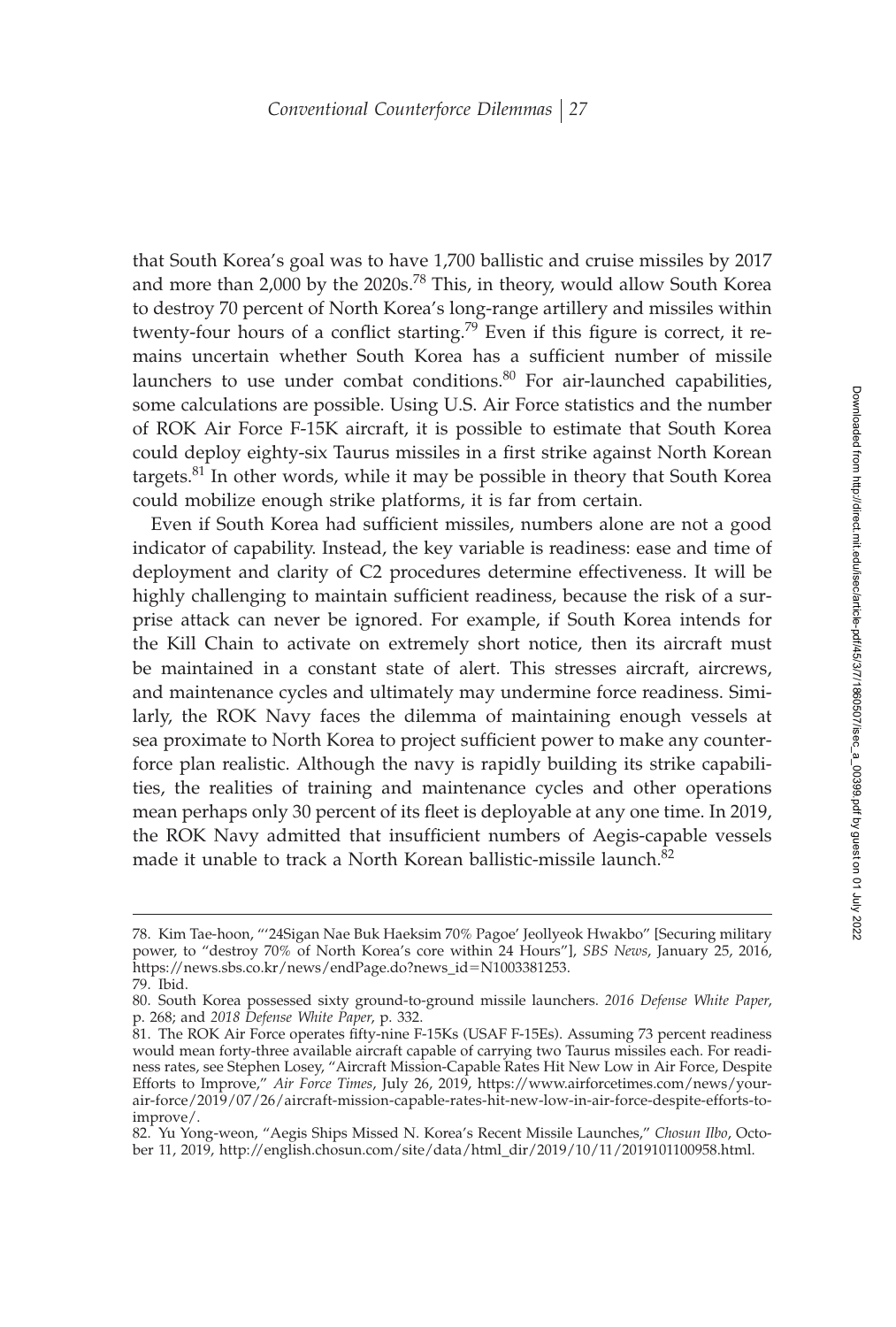A further problem is that a counterforce operation would unlikely happen in isolation. For example, in response to a South Korean preemptive attack, North Korea would probably retaliate by using its massed artillery against Seoul and other important areas proximate to the DMZ. The South Korean military therefore cannot plan for a preemptive assault on North Korean nuclear capabilities alone. Instead, it needs the capacity to simultaneously neutralize other North Korean capabilities while surviving the onslaught. Although some tactical missile systems and other capabilities are dedicated to this purpose, the ROK Air Force and the Navy would be hard pressed to enact a successful defense of South Korean areas from conventional assault while launching offensive counterforce attacks.<sup>83</sup> Moreover, the need to keep high-end South Korean military assets in a state of readiness for counterforce missions would divert these resources from other operations, including patrolling South Korean airspace and territorial waters to deter other regional actors, such as China or Russia.

Finally, given the large number of high-value structures capable of housing the North Korean leadership and elites, South Korea may need to task the KMPR with a substantial proportion of its strike capabilities. In any conflict, the North Korean leadership is likely to hide in deeply buried shelters that require multiple strikes with large warheads to either collapse the structures or entomb the occupants. $84$  As the KMPR concept is retaliatory in nature, it requires survivable C2 and launch facilities, because South Korea would activate KMPR only following a North Korean attack.

missile defense. Finally, unless South Korea preemptively can identify and destroy all necessary targets, it must rely on KAMD to intercept any initial or remaining missiles from a North Korean attack. Successful missile defense is a function of the number of targets to be defended; quality, readiness, and location of the missile defenses; quality and number of the attacking missiles; defender's level of information about the likelihood, origin, and targets of any attack; and attacker's level of information about the opposing missile defenses. Even if deployed against only a limited number of surviving North Korean missiles, successful missile defense will be difficult for South Korea.

<sup>83.</sup> Key capabilities include MLRS, the Korea GPS guided bomb, and the KTSSM. See Gabriel Dominguez, "ROKA Highlights Role Ballistic Missiles Could Play in Conflict with Pyongyang," *Jane's Defence Weekly*, October 20, 2017; and Park, "South Korea's Guided Bomb."

<sup>84.</sup> See Eric M. Sepp, *Deeply Buried Facilities: Implications for Military Operations*, Centre for Strategy and Technology Air University Occasional Paper No. 14 (Maxwell Air Force Base, Ala.: Air War College, May 2000), pp. 22–30.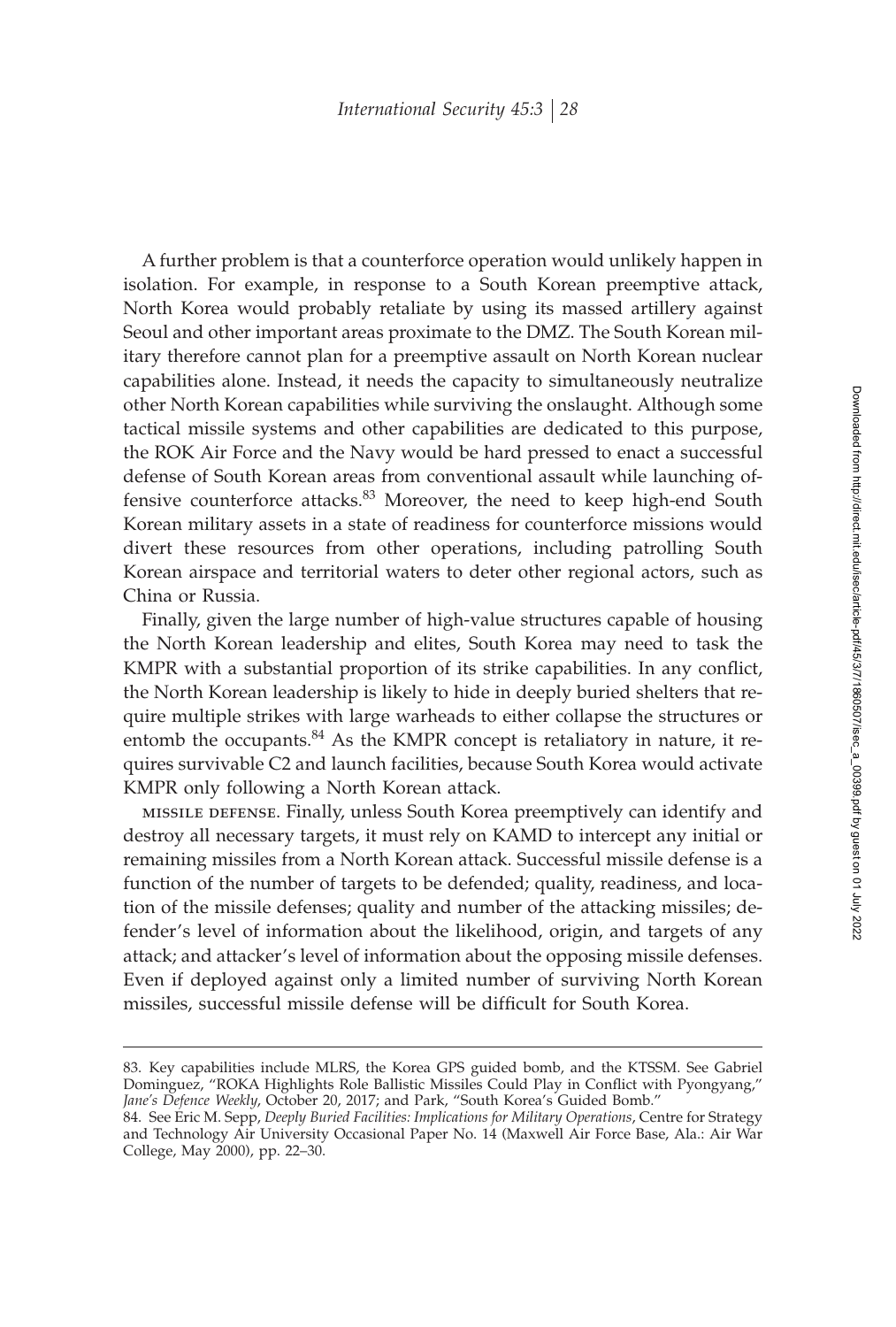The first challenge is detecting and tracking North Korean missiles. South Korea already operates two Israeli-made Green Pine Block-B missile defense radars and will procure the more advanced Block-C system in the early 2020s.<sup>85</sup> It is also developing indigenously designed medium- and long-range 3D radar systems.<sup>86</sup> Complementing its land-based capabilities, South Korea also possesses three Aegis destroyers capable of tracking ballistic missile launches and plans to acquire three more.

However, even if South Korea is investing significantly in its detection and tracking capabilities, the potential number of North Korean missiles combined with the wealth of high-value military and civilian targets in South Korea—poses substantial challenges for South Korean missile-defense planners. If detected only upon launch, a North Korea SRBM attack would give South Korean defenses less than six minutes to react. This leaves South Korean missile defense systems only a short period to detect, track, and intercept and incoming missile.<sup>87</sup>

In addition, it remains uncertain whether South Korea has enough interceptors—and adequate geographic coverage—to defend itself against surviving North Korean missiles. The goal of the KAMD is, through development of a layered missile-defense system, to provide defensive coverage over the entire country. However, the 2018 South Korean defense white paper asserted that South Korea currently has only the ability to protect strategic targets in Seoul and key airbases.<sup>88</sup> This suggests an initial focus on ensuring C2 survivability and maintaining the capacity to respond to North Korean attacks.

South Korea currently possesses eight Patriot batteries. The exact number of missiles these batteries can intercept depends on their configuration; theoretically, the combination amounts to several hundred missiles.<sup>89</sup> However, it is

<sup>85.</sup> John Grevatt, "South Korea to Procure Additional 'Green Pine' Radars," *Jane's Defence Weekly*, November 28, 2018.

<sup>86. &</sup>quot;LRS-180," *Jane's C4ISR & Mission Systems: Land*, September 21, 2018; and "LRD-450," *Jane's C4ISR & Mission Systems: Land*, June 10, 2019.

<sup>87.</sup> A ballistic missile fired 500 kilometers from its target will impact in about six minutes. Rodney P. Rempt and Marvin J. Langston, "Theater Missile Defense: Technologies to Support a New Naval Mission," *Johns Hopkins APL Technical Digest*, Vol. 14, No. 2 (1993), p. 143, https://www .jhuapl.edu/Content/techdigest/pdf/V14-N02/14-02-Rempt.pdf.

<sup>88.</sup> *2018 Defense White Paper*, p. 80.

<sup>89.</sup> News reports indicated that South Korean batteries have a mix of PAC-3 and PAC-2 GEM-T. This increases the types, but reduces the number, of targets that can be intercepted. Kim Gamel and Yoo Kyong Chang, "South Korea Reportedly Moves Patriot Missiles Defense Battery to Seoul," *Stars and Stripes*, October 1, 2020, https://www.stripes.com/south-korea-reportedlymoves-patriot-missile-defense-battery-to-seoul-1.613773#:~:text=1%2C%202019.&text=SEOUL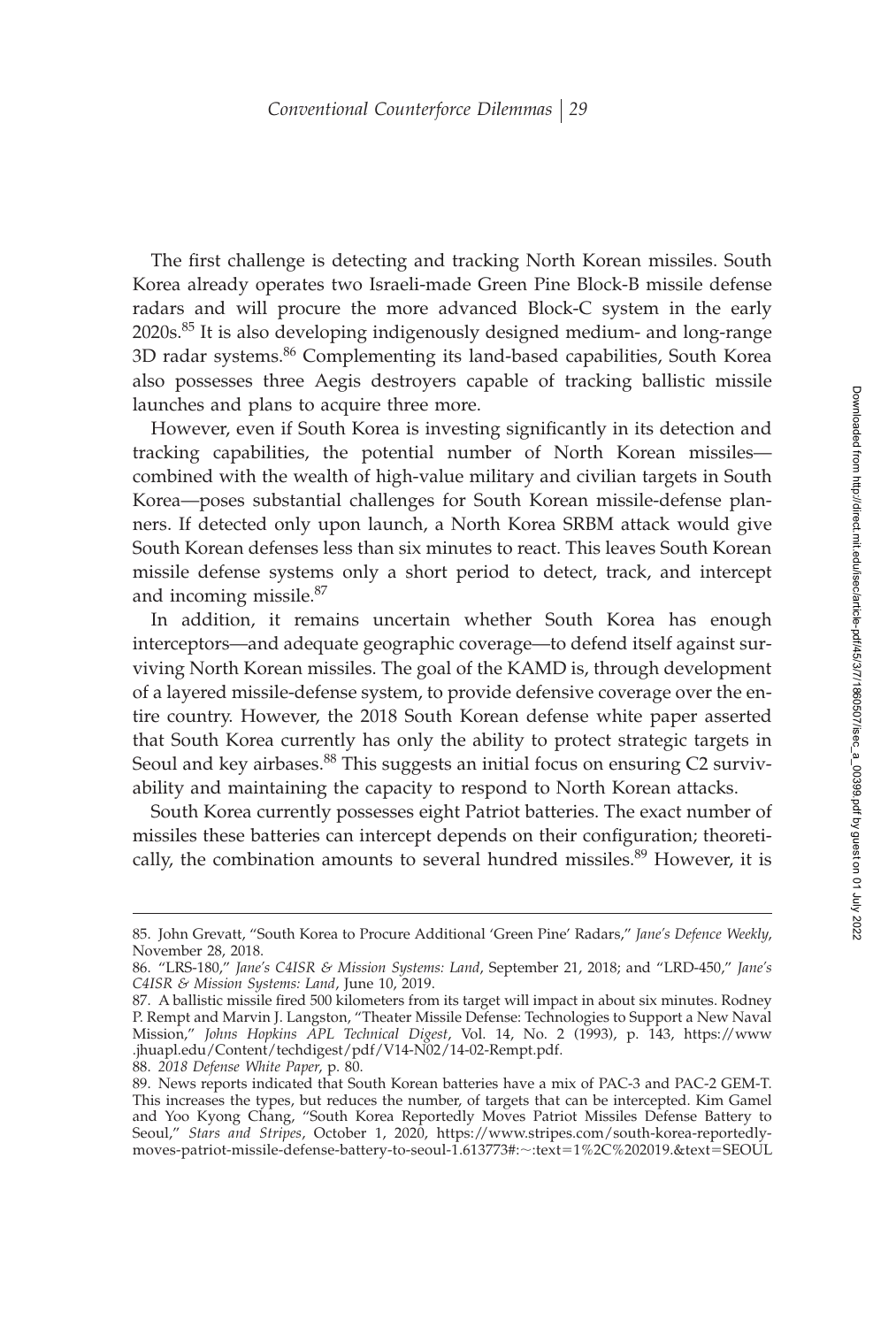unlikely that all Patriot batteries will be functional or deployed at the same time, given their training and maintenance requirements. It is also plausible that North Korea will utilize other conventional capabilities, including decoys, aircraft, drones, and rockets, to overwhelm or destroy South Korean missile defense systems before they can intercept any nuclear-armed warheads. In addition, the Patriot batteries have a relatively small defendable footprint. The need to defend many targets across the country means that North Korea could target one or two batteries with multiple warheads until the battery is exhausted. That would leave South Korean defense planners with a difficult choice—protect higher-value targets using multiple Patriot batteries or disperse the batteries across the country and risk them being overwhelmed. To alleviate this deficiency, South Korea is deploying the indigenously designed KM-Sam, also known as the Cheongung Block 1 and Cheongung Block  $2.90$ The latter is tasked with intercepting ballistic missiles. South Korea reportedly intends to procure six to eight batteries of the Block-2 variant, with each battery capable of launching twenty-four missiles.<sup>91</sup> For higher-altitude interception (50 to 60 kilometers), a further system named the L-SAM, with capabilities reportedly approximate to the U.S. THAAD system, is in development.<sup>92</sup>

South Korea currently does not have a sea-based interception capability (only detection capabilities), as the combat system of its current Aegis destroyers is incapable of full BMD operations.<sup>93</sup> The three new Aegis destroyers the ROK Navy is procuring will have full BMD capability and could provide South Korea a high-altitude interceptor to complement its ground-based terminal systems. However, missile defense from the sea is complicated for South Korea given geographic constraints and the limited number of BMD-capable ships. It also requires ships to be deployed in specific and small areas, allowing

<sup>%2</sup>C%20South%20Korea%20%E2%80%94%20South%20Korea,local%20news%20agency%20 reported%20Tuesday.

<sup>90.</sup> The Cheongung system was partially developed with Russia's Almaz-Antey design bureau, which also designed the S300 and S400 systems. See "Cheongung," *Jane's Land Warfare Platforms: Artillery & Air Defence*, November 14, 2019.

<sup>91.</sup> Lee Cheol Jae, "KAMD Haeksimin Cheongung Beullok2 Naenyeon Yangsan . . . Haeoeseo Keun Gwansim" [Cheongung block 2, the core of KAMD in mass production next year . . . great attention from overseas], Jungangilbo [JoongAng daily], January 12, 2018, https://news.joins .com/article/22235553.

<sup>92. &</sup>quot;S. Korea Decides to Push in Earnest for Development for Indigenous Long-Range Surface-to-Air-Missile," Yonhap News Agency, December 4, 2019, https://en.yna.co.kr/view/AEN20191204 009700325.

<sup>93.</sup> South Korea's three current Aegis destroyers are equipped with the Baseline 7 version of the Aegis Combat System and armed with SM-2 Block IIIA and IIIB missiles.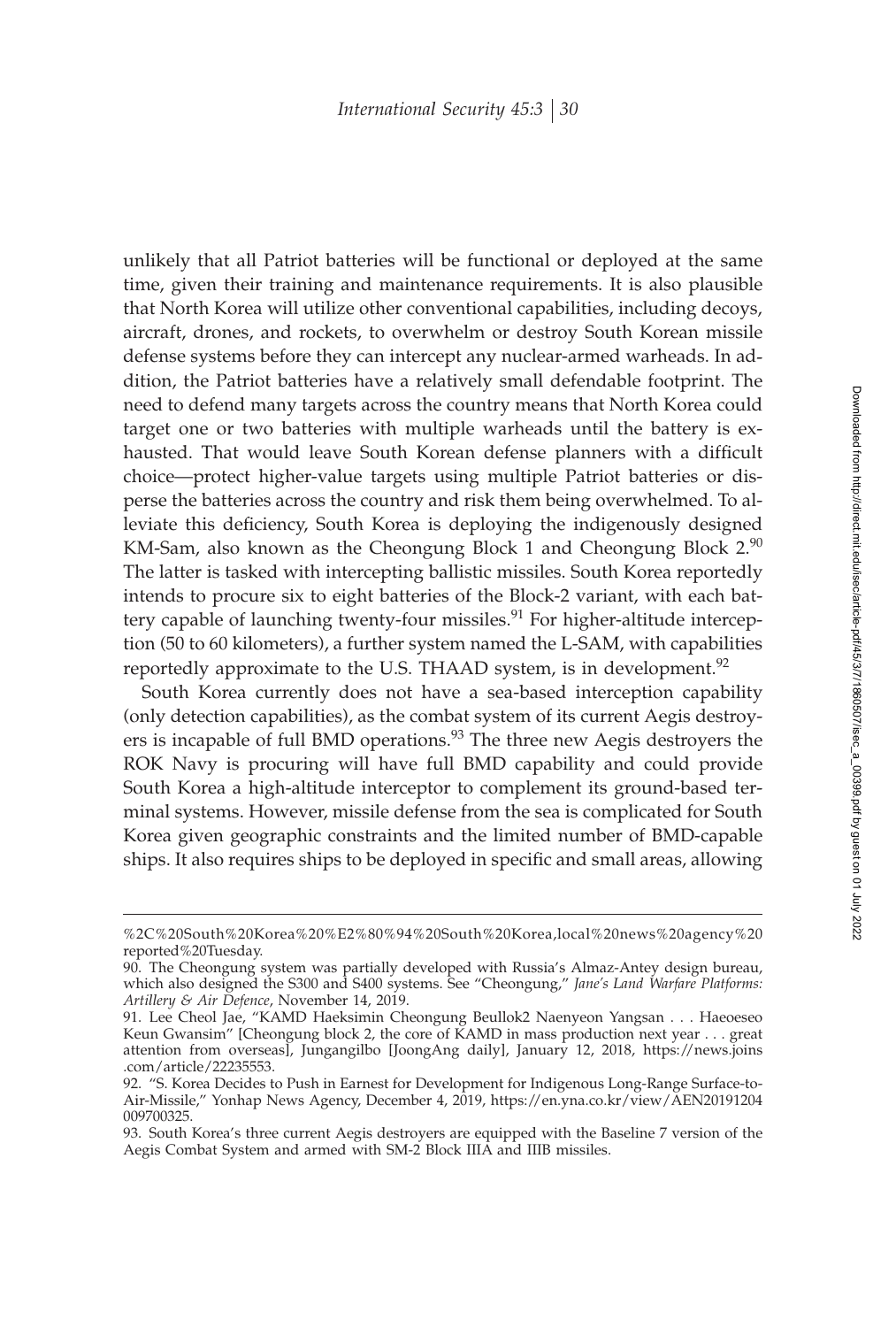their interceptors optimal trajectory to defend against weapons threatening the shore.<sup>94</sup> Further, interceptors optimized for shipborne theater missile defense may not be suitable to intercept North Korean SRBM that can operate at low altitudes.<sup>95</sup>

In the future, the deployment of new and upgraded systems will increase both the number of incoming targets capable of being intercepted and the size of the defended footprint. This may provide South Korea with defensive coverage over a greater portion of the country. Nevertheless, missile defense remains an incredibly complex task with a high possibility of leakage.

## the design around challenge

As the preceding analysis showed, for South Korea to establish a credible counterforce capability is technically and operationally challenging. The arms race instability it almost certainly will create on the Korean Peninsula compounds these challenges. Arms race instability refers to a situation in which states race for new arms because they fear the other side is developing capabilities that might enable a preemptive or preventive attack.<sup>96</sup> South Korea's strategy gives North Korea strong incentives to race for new weapons to ensure the survivability and penetrability of the North Korean nuclear arsenal.

For South Korea, the problem with arms race instability is not the costs or political fallout and mistrust that arms races may generate: if South Korea could be certain that its new capabilities would deny North Korea the ability to threaten a nuclear attack, then both costs might be worth the price.<sup>97</sup> Instead, South Korea's key problem is that offensive nuclear capabilities are eas-

<sup>94.</sup> David B. Larter, "The US Navy Is Fed Up with Ballistic Missile Defense Patrols," *Defense News*, June 16, 2018, https://www.defensenews.com/naval/2018/06/16/the-us-navy-is-fed-up-withballistic-missile-defense-patrols/.

<sup>95.</sup> There is a debate within South Korea about purchasing the SM-3 Block IIB midcourse ballistic missile interceptor or the SM-6 multipurpose air defense missile capable of terminal ballistic missile defense. Likely, vessels will carry a mix of SM-3 Block IIB and either SM-2 or SM-6 missiles. Jeff Jeong, "South Korea to Buy Ship-Based Interceptors to Counter Ballistic Missile Threats," *Defense News*, October 12, 2018, https://www.defensenews.com/naval/2018/10/12/south-korea-tobuy-ship-based-interceptors-to-counter-ballistic-missile-threats/#:~:text=SEOUL%20%E2%80 %94%20The%20South%20Korean%20military,last%20year%2C%E2%80%9D%20said%20Maj.

<sup>96.</sup> Thomas C. Schelling and Morton H. Halperin, *Strategy and Arms Control* (New York: Twentieth Century Fund, 1961), p. 37. See also Heather Williams, "Asymmetric Arms Control and Strategic Stability: Scenarios for Limiting Hypersonic Glide Vehicles," *Journal of Strategic Studies*, Vol. 42, No. 6 (2019), pp. 789–813, doi.org/10.1080/01402390.2019.1627521.

<sup>97.</sup> See Charles L. Glaser, "When Are Arms Races Dangerous? Rational versus Suboptimal Arming," *International Security*, Vol. 28, No. 4 (Spring 2004), pp. 44–84, doi.org/10.1162/01622 88041588313.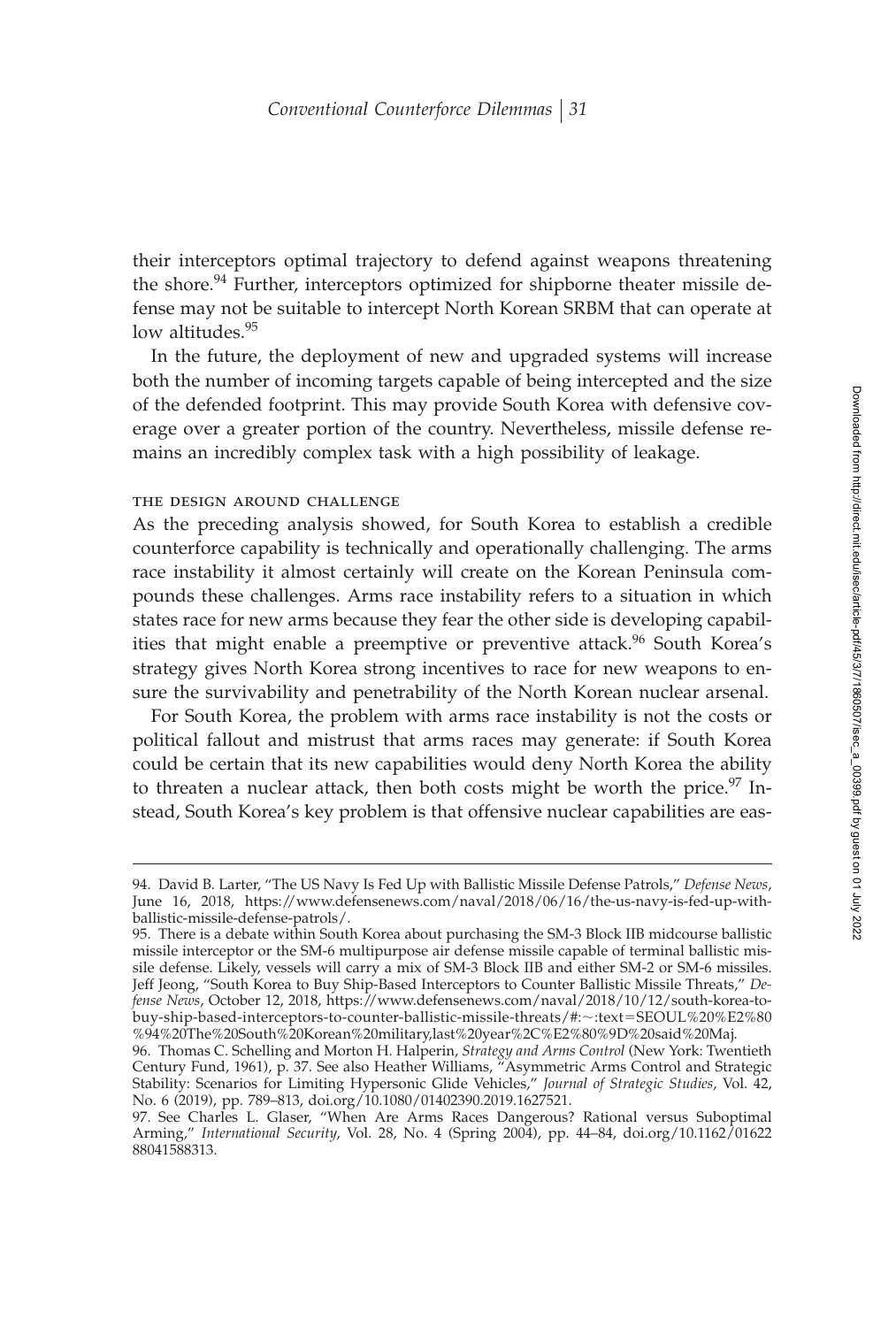ier and less expensive to develop than the conventional capabilities designed to stop them.<sup>98</sup> Moreover, because effective deterrence requires clear communication of capabilities, the aggressor has substantial opportunities to find solutions to the capabilities it faces.<sup>99</sup>

North Korean missile and weapon tests since 2016 strongly indicate that the country seeks to counter missile defenses and disrupt counterforce capabilities. It has demonstrated the ability to launch multiple missiles simultaneously, a variety of missile types capable of flying different ballistic trajectories, and a fully mobile launch capability.<sup>100</sup> Moreover, North Korea is building up its arsenal and developing new advanced ballistic missiles. That many of these systems have short ranges implies they are directed against South Korea and its counterforce strategy. In January 2020, the U.S. vice chairman of the Joints Chiefs of Staff, Gen. John Hayten, stated that North Korea is "building new missiles, new capabilities, new weapons as fast as anybody on the planet. $101$  Indeed, if North Korea is capable of efficiently producing these capabilities on a large scale, then it will have developed a potent ability to counter extant defensive and counterforce capabilities.

Even if South Korea is investing in a series of advanced ISR, strike, and missile defense capabilities, the long lead times and the technology development costs make it challenging for Seoul to obtain an advantage in the actionreaction dynamic. An example of this dilemma is South Korea's proposed development of a nuclear-powered attack submarine (SSN). The main SSN program rationale is to counter future North Korean ballistic missile submarines (SSBs). Although South Korea already operates a potent fleet of advanced, conventionally powered submarines, a nuclear-powered class would allow its navy to loiter submerged outside North Korean submarine bases for sustained periods.<sup>102</sup> However, the costs and technological hurdles of inde-

<sup>98.</sup> In the conventional realm, designing around counterforce capabilities is generally easier because conventional threats and costs are contestable. Edward Rhodes, "Conventional Deterrence," *Comparative Strategy*, Vol. 19, No. 3 (2000), p. 226, doi.org/10.1080/01495930008403210. 99. Ibid.

<sup>100.</sup> Michael Elleman, "North Korea's New Short-Range Missiles: A Technical Evaluation," *38 North*, October 9, 2019, https://www.38north.org/2019/10/melleman100919/.

<sup>101.</sup> Zachary Cohen, "No. 2 U.S. General Says North Korea Building New Missiles 'As Fast as Anybody on the Planet'," *CNN*, January 17, 2020, https://www.cnn.com/2020/01/17/politics/ hyten-north-korea-new-missiles/index.html.

<sup>102.</sup> Although South Korea has not decided to procure nuclear submarines, it has established a task force to assess the feasibility of such a program. Yoo Kang-moon, "S. Korean Navy Pursuing Acquisition of Nuclear-Powered Submarine," *Hankyoreh*, October 11, 2019, http://www.hani .co.kr/arti/english\_edition/e\_national/912881.html.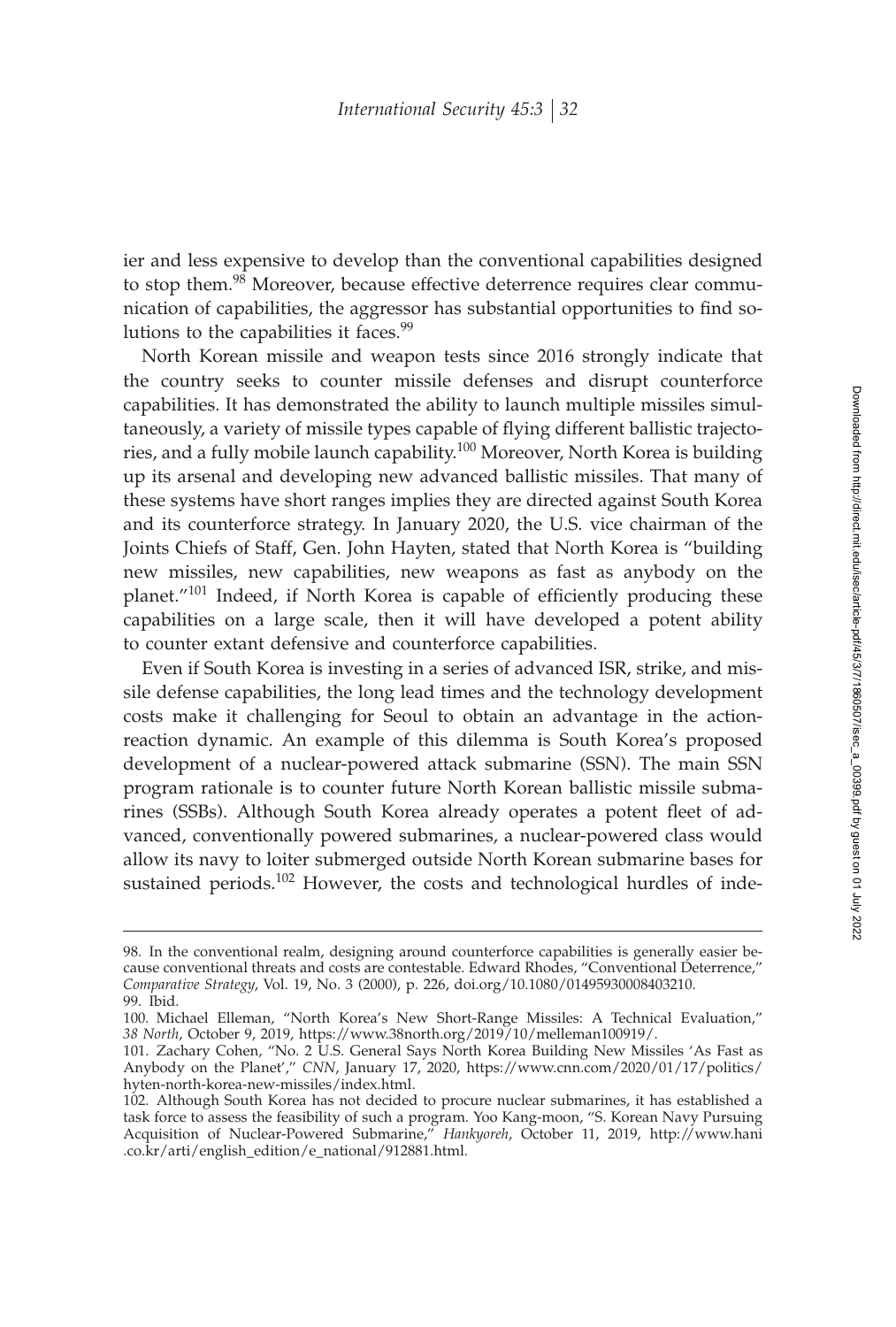pendently developing and operating such a capability may prove impossible for South Korea to meet.

#### the stability challenge

A further broad challenge springing from South Korea's strategy is its potential negative impact on crisis stability. Crisis stability refers to situations in which one or both parties have limited reason to fear a preemptive or a premediated attack, and thus limited incentives to strike first in a conflict.<sup>103</sup> Certainly, there is a potential trade-off between deterrence and crisis stability.<sup>104</sup> For South Korea, this leads to a difficult dilemma. While its strategy may reduce the likelihood of North Korea engaging in nuclear brinkmanship and threats, it may increase the likelihood that nuclear weapons are employed in a crisis.

South Korea's strategy may negatively affect crisis stability in several ways. First, although South Korea has signaled that it intends to employ its counterforce option only preemptively, North Korean leaders nevertheless may fear that South Korea misunderstands their intentions in a crisis, launching a strike even if no attack is imminent. In a situation of increasing tension, they may even fear a preventive strike. This could present North Korea with a "use them or lose them" dilemma, believing it must strike first to avoid being disarmed.<sup>105</sup> Of course, one may argue that North Korea has few incentives to strike first because that would invite devastating retaliation from the United States, particularly given the substantial U.S. civilian and military presence in South Korea.<sup>106</sup> However, if North Korean leaders were convinced that a disarming and regime-ending strike was imminent, in an act of desperation they still could strike first to neutralize the South Korean threat while holding back its longer-range missiles, hoping to deter U.S. retaliation.

Second, South Korea's strategy may stress both countries' civilian and military leadership in a crisis. The South Korean plan is premised on rapid execution, leaving leaders with a small window to decide a course of action.

<sup>103.</sup> Schelling and Halperin, *Strategy and Arms Control*, pp. 10–14.

<sup>104.</sup> For a discussion of this trade-off and the dilemmas facing the United States during the Cold War, see Glenn A. Kent and David E. Thaler, *First-Strike Stability: A Methodology for Evaluating Strategic Forces* (Santa Monica, Calif.: RAND Corporation, 1989), p. 5.

<sup>105.</sup> Thomas C. Schelling, *The Strategy of Conflict* (Cambridge, Mass.: Harvard University Press, 1960), pp. 207–229.

<sup>106.</sup> On conventional forces and their role as "tripwires," see, for example, Glenn H. Snyder, "Deterrence and Power," *Journal of Conflict Resolution*, Vol. 4, No. 2 (June 1960), p. 173, doi.org/ 10.1177/002200276000400201.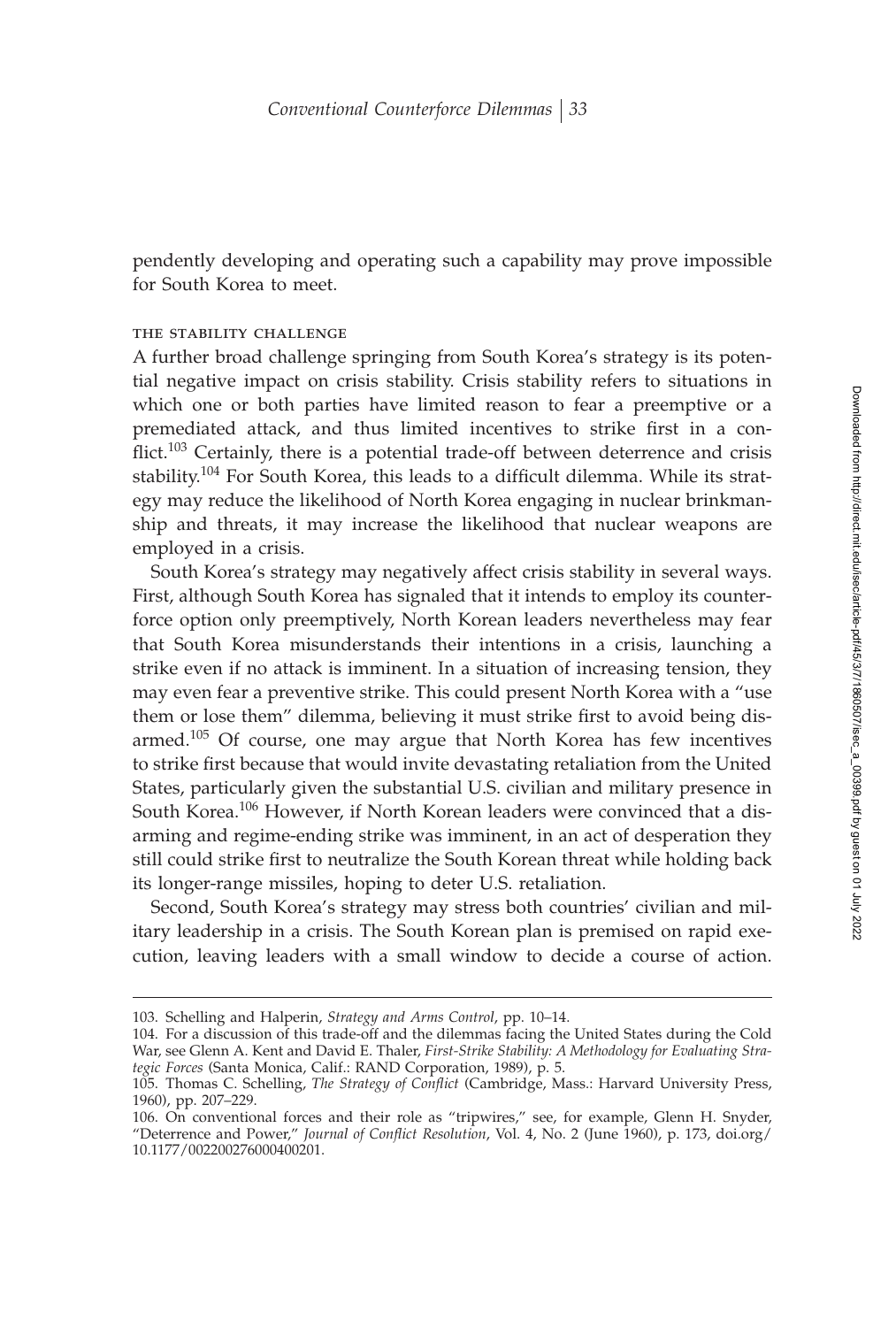Given the short flight times of missiles on the peninsula, leaders on both sides potentially will need to make gut-wrenching decisions in a brief time frame after they receive warning of a possible strike. This raises the risk of errors and misunderstandings.<sup>107</sup>

Third, the South Korean strategy may increase risks that a conflict would turn into an all-out war. It would be difficult for South Korean leaders to credibly signal to North Korea that a strike would be limited to its nuclear arsenal, as a counterforce attack would involve strikes on hundreds of military targets, severely degrading the North's military capabilities in the process. For a regime that for decades relied on a "military first" policy, this likely would be seen as a mortal threat.<sup>108</sup>

Fourth, several steps that North Korea may take to enhance survivability and address its vulnerabilities to counterforce could be destabilizing. Threats against its arsenal may provide Pyongyang an incentive to bolster positive controls over its nuclear forces—that is, adopting a doctrine and C2 arrangements to ensure that weapons work when directed. For example, North Korea may predelegate launch authority to military commanders under certain circumstances, such as if communications are disrupted.<sup>109</sup> Even though North Korea—judging from the scarce information available about its doctrine appears to favor assertive control in peacetime, we do not know what its doctrine and C2 arrangement would look like in a time of crisis.<sup>110</sup> If North Korea were to bolster positive control, then it could raise the risk of accidental nuclear use and inadvertent escalation or enable launch by rogue commanders.<sup>111</sup>

To enhance survivability, North Korea also could hasten efforts to develop

<sup>107.</sup> James J. Wirtz, "Counter Proliferation, Conventional Counterforce, and Nuclear War," *Journal of Strategic Studies*, Vol. 23, No. 1 (2000), p. 12, doi.org/10.1080/01402390008437776.

<sup>108.</sup> On the challenges of communicating limited objectives, see Wirtz, "Counter Proliferation." On North Korea's military-first policy, see Victor Cha, The Impossible State: North Korea, Past and *Future* (New York: Ecco, 2012), pp. 91–92.

<sup>109.</sup> Peter D. Feaver, "Command and Control in Emerging Nuclear Nations," *International Security*, Vol. 17, No. 3 (Winter 1992/93), pp. 160–187, doi.org/10.2307/2539133.

<sup>110.</sup> For two opposing views, see Vipin Narang and Ankit Panda, "Command and Control in North Korea: What a Nuclear Launch Might Look Like," *War on the Rocks* blog, September 15, 2017, https://warontherocks.com/2017/09/command-and-control-in-north-korea-what-anuclear-launch-might-look-like/; and Austin Long, "The Rorschach Test of New Nuclear Powers: Analogies for North Korean Command and Control," *War on the Rocks* blog, October 6, 2017, https://warontherocks.com/2017/10/the-rorschach-test-of-new-nuclear-powers-analogies-fornorth-korean-command-and-control/.

<sup>111.</sup> Moreover, use-control features designed to prevent such launches most likely are quite rudimentary in North Korea. Narang and Panda, "Command and Control in North Korea."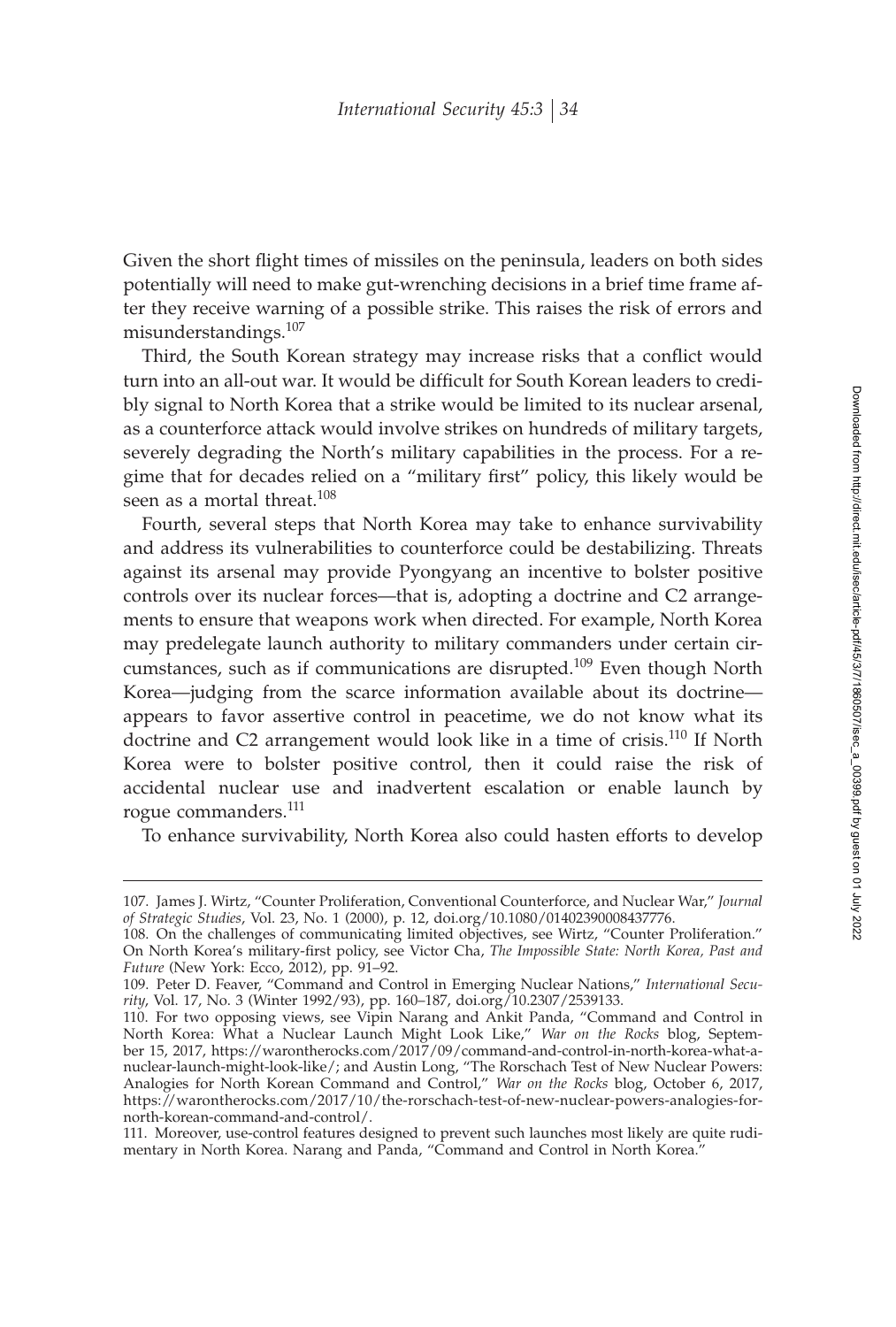potentially destabilizing weapons systems. For example, it may accelerate efforts to develop an SSB. Although submarines generally are regarded as highly survivable platforms, North Korean submarines are likely to be vulnerable. In a crisis, South Korean anti-submarine warfare operations could lead to escalation if, for example, South Korea inadvertently targets an SSB. South Korea's counterforce strategy increases the risk that North Korea would perceive this as an attack on its nuclear forces.<sup>112</sup> In addition, establishing C2 and communication procedures for its submarines might severely challenge the North, which could increase pressure to predelegate some degree of launch authority.<sup>113</sup>

South Korea's leadership-targeting threats further exacerbate many of these risks. Threats against leaders severely impede possibilities to signal limited intentions. As James Wirtz highlighted, even talk about targeting leaders makes it extremely challenging to signal that counterforce attacks are limited and directed against an adversary's nuclear weapons (and not regime).<sup>114</sup> Moreover, threats against leaders may complicate greatly intrawar deterrence and efforts to negotiate an end to a war.<sup>115</sup> In a crisis, such threats could leave North Korean leaders highly cautious about establishing lines of communication because they would have legitimate reasons to fear that any communication could reveal their location. Being skeptical about their prospects for survival also would dampen incentives to negotiate or surrender. In addition, threats against leaders provide further incentives to bolster positive controls and develop procedures to ensure retaliation if the leadership were killed or left incommunicado. Such threats may stress decisionmaking further if leaders expect to be among the first targeted in a conflict.

Many of these sources of reduced crisis stability are not new. North Korea long has had to worry about the United States' ability to target both its leaders

114. Wirtz, "Counter Proliferation," p. 17.

<sup>112.</sup> Barry R. Posen, *Inadvertent Escalation: Conventional War and Nuclear Risks* (Ithaca, N.Y.: Cornell University Press, 1991), p. 3. On ballistic missile submarines and the risk of inadvertent escalation, see also Diana Wueger, "India's Nuclear-Armed Submarines: Deterrence or Danger?" *Washington Quarterly*, Vol. 39, No. 3 (2016), pp. 77–90, doi.org/10.1080/0163660X.2016.1232636; and Caitlin Talmadge, "Would China Go Nuclear? Assessing the Risk of Chinese Nuclear Escalation in a Conventional War with the United States," *International Security*, Vol. 41, No. 4 (Spring 2017), pp. 50–92, doi.org/10.1162/ISEC\_a\_00274.

<sup>113.</sup> Christopher Clary and Ankit Panda, "Safer at Sea? Pakistan's Sea Based Deterrent and Nuclear Weapons Safety," *Washington Quarterly*, Vol. 40, No. 3 (2017), pp. 154–155, doi.org/10.1080/ 0163660X.2017.1370344. As Clary and Panda highlight, states historically have employed fewer restrictions against unauthorized used on their submarines.

<sup>115.</sup> Robert J. Art, "Between Assured Destruction and Nuclear Victory: The Case for the 'Mad-Plus' Posture," *Ethics*, Vol. 95, No. 3 (1985), p. 510, www.jstor.org/stable/2381034.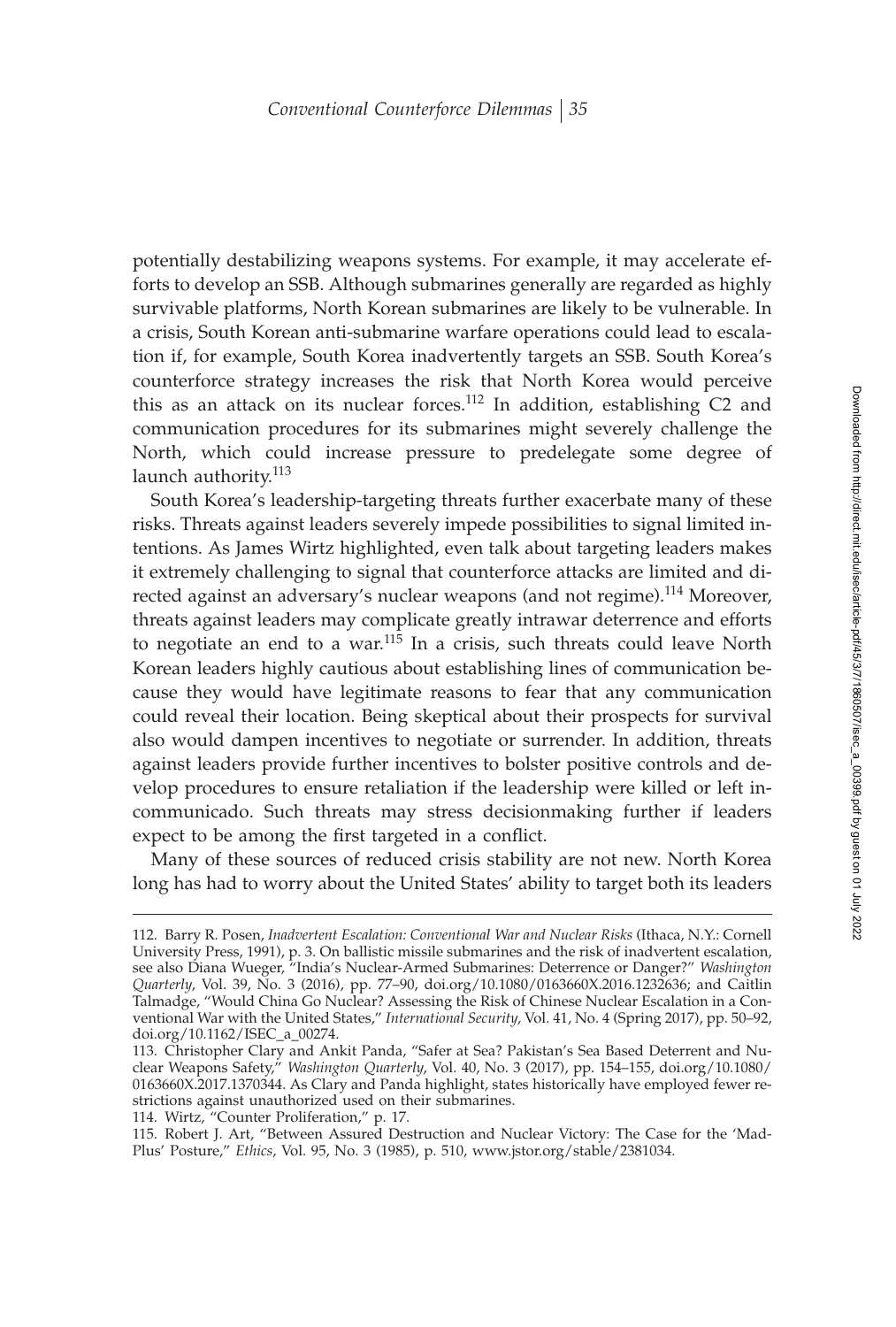and its nuclear weapons infrastructure. Nevertheless, South Korea's strategy exacerbates these risks. As South Korea develops an independent capability, North Korean leaders will have to worry about strikes not only from the United States, but also from its neighbor.

## *Conclusion*

In the shadow of North Korea's nuclear weapons program, South Korea is pursuing comprehensive, independent, conventional counterforce, and countervalue capabilities. Although this strategy has received far less attention than the mercurial diplomacy of Kim Jong-un and Donald Trump, this article demonstrates that the strategy may have a determining effect on the prospects for peace and stability on the Korean Peninsula. Although providing South Korea with a stopgap deterrent and potentially bolstering its long-term nuclear hedging strategy, the strategy may negatively affect both arms race and crisis stability. Moreover, it will be costly and challenging to operationalize.

This study's findings have several important implications for contemporary discussions about the theory of the "nuclear revolution," which maintains that the dominance of nuclear second-strike strategies have altered the nature of warfare and international relations more broadly.<sup>116</sup> Other scholars recently argued that we have entered a "new era of counterforce" where nuclear arsenals are less survivable, and that even regional nuclear powers may pursue counterforce strategies.<sup>117</sup> However, the South Korean case demonstrates the depth to which technological shifts challenge common assumptions about nuclear strategy. That a nonnuclear power is attempting to deter a nuclear-armed rival and incorporate both counterforce and countervalue targeting vividly illustrates how advanced remote sensing and precision guidance have sparked a revolution in military affairs. It further illustrates that even if the so-called new era of counterforce favors great powers, it also can have a major effect on non-great power conflict dyads, such as the inter-Korean conflict.<sup>118</sup> In

<sup>116.</sup> Robert Jervis, *The Meaning of the Nuclear Revolution: Statecraft and the Prospect of Armageddon* (Ithaca, N.Y.: Cornell University Press, 1989).

<sup>117.</sup> Lieber and Press, "The New Era of Counterforce"; and Clary and Narang, "India's Counterforce Temptations."

<sup>118.</sup> For differing perspectives on whether the "new era of counterforce" favors great powers, see Lieber and Press, "The New Era of Counterforce"; and Andrew Futter and Benjamin Zala, "Emerging Non-Nuclear Technology and the Future of the Global Nuclear Order," in Bård Nikolas Vik Steen and Olav Njølstad, eds., *Nuclear Disarmament: A Critical Assessment* (Abingdon, U.K.: Routledge, 2019), pp. 207–223.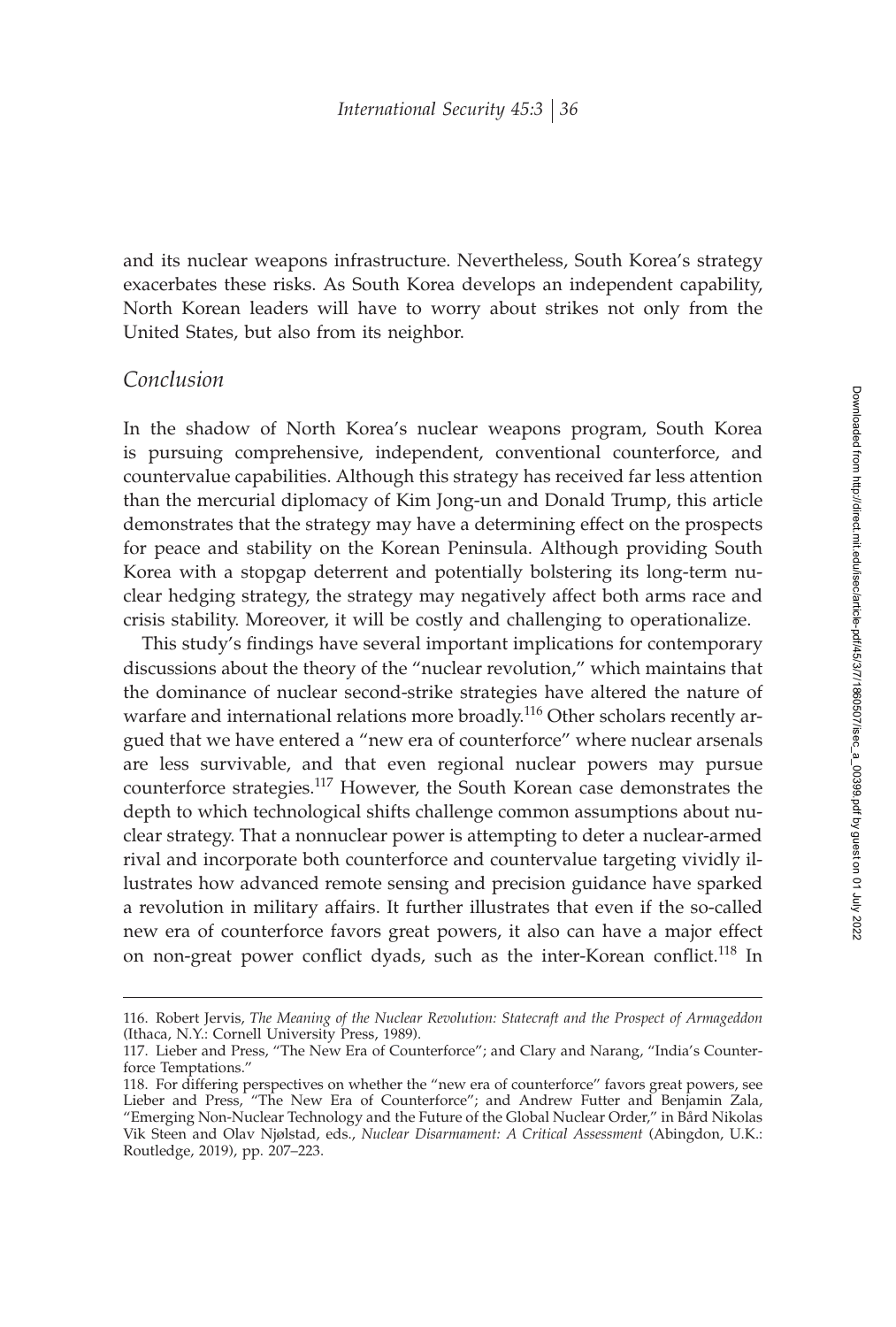the future, other nonnuclear powers may incorporate conventional counterforce targeting into their military postures. Notably, Japan is already showing nascent interest in developing capabilities to strike adversaries' missiles.<sup>119</sup> If more states in the Middle East develop nuclear weapons after Israel, other actors might include some elements of conventional counterforce into their military postures.<sup>120</sup>

At the same time, the South Korean case illustrates that the dilemmas of counterforce strategies endure. Counterforce strategies are often highly challenging to enact, are likely to set off arms races, and may lead to crisis instability—all risks and dilemmas that were discussed extensively during the Cold War. With technological change and the advent of conventional counterforce strategies, some of these dilemmas are even becoming more serious. For example, as James Acton recently argued, the increasing entanglement between nuclear and conventional weapons is likely to lead to increasing risks of inadvertent escalation in the future.<sup>121</sup> South Korea's strategy illustrates this. In any future confrontation, there is a significant risk that North Korean leaders may interpret conventional military operations as precursors to a disarming or decapitating strike against the regime. This type of entanglement would extend beyond the strategic level and into the diplomatic realm. In future disarmament negotiations, conventional weapons will be closely tied to nuclear capabilities.

Our analysis further indicates that the literature on nuclear latency and hedging, which is focused on whether a state has the capability to produce a nuclear device, has often overlooked the crucial importance of delivery vehicles. More broadly, studies frequently ignore that nuclear latency is fluidic, and that what constitutes a "virtual deterrent" may vary over time as both technology and the capabilities of adversaries evolve.<sup>122</sup> For present-day nuclear

<sup>119.</sup> Jeffrey W. Hornung, "Is Japan's Interest in Strike Capabilities a Good Idea?" *War on the Rocks* blog, July 17, 2020, https://warontherocks.com/2020/07/is-japans-interest-in-strike-capabilitiesa-good-idea/.

<sup>120.</sup> For example, Saudi Arabia has a limited number of ballistic missiles and could possibly seek to expand its missile forces.

<sup>121.</sup> James M. Acton, "Escalation through Entanglement: How the Vulnerability of Commandand-Control Systems Raises the Risks of an Inadvertent Nuclear War," *International Security*, Vol. 43, No. 1 (Summer 2018), pp. 56–99, doi.org/10.1162/isec\_a\_00320. For a more skeptical take on technological change as an independent driver of inadvertent escalation, see Caitlin Talmadge, "Emerging Technology and Intra-war Escalation Risks: Evidence from the Cold War, Implications for Today," *Journal of Strategic Studies*, Vol. 42, No. 6 (2019), pp. 864–887, doi.org/10.1080/ 01402390.2019.1631811.

<sup>122.</sup> Two notable exceptions are Narang, "Strategies of Nuclear Proliferation"; and Tristan A.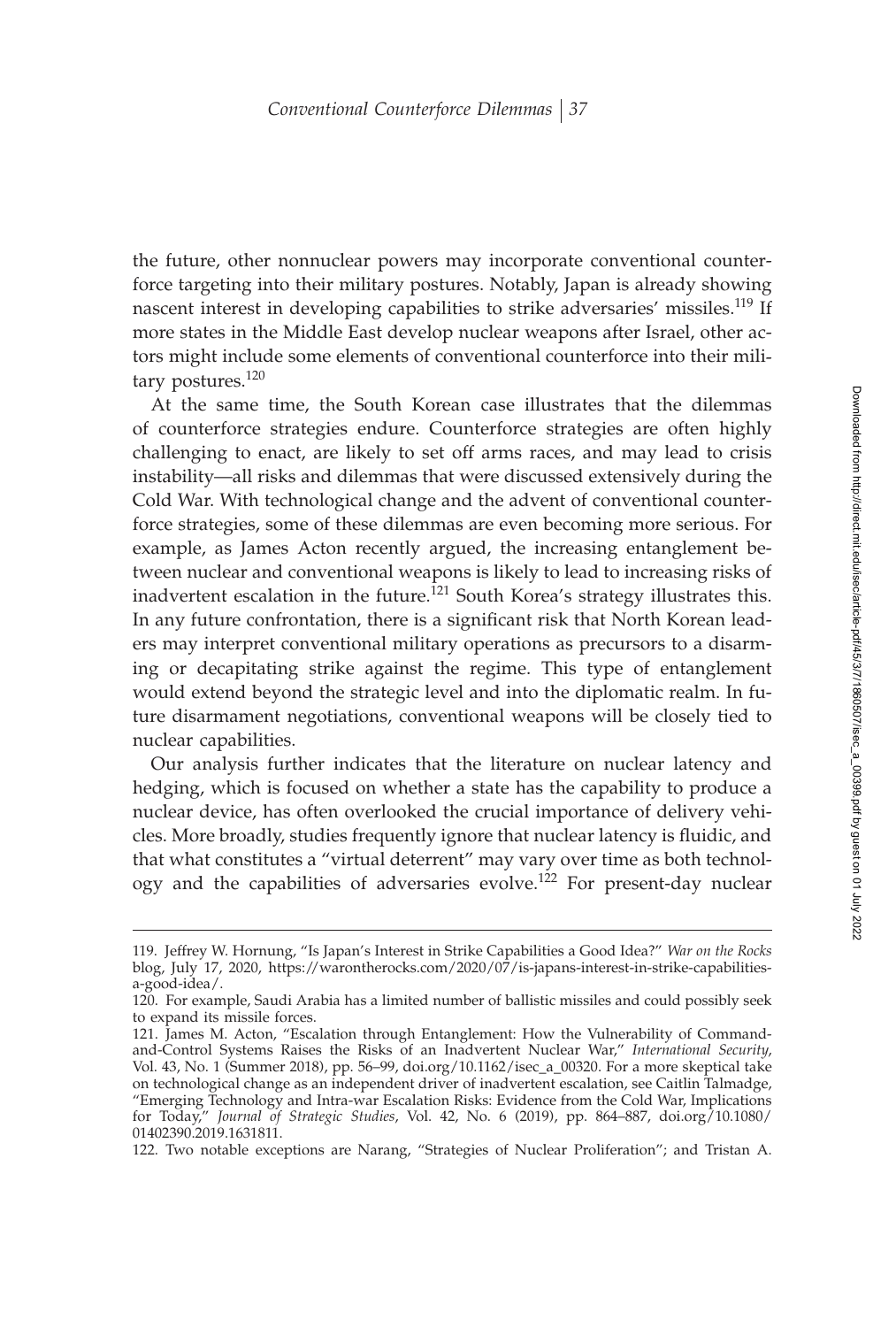hedgers, developing dual-use ballistic missiles is likely to take on great urgency. Without access to missiles, it is highly challenging (if not impossible) to develop a secure second-strike capability, leaving the risk of preventive strikes significantly higher.

Beyond these broader debates, our findings also hold important implications for the future strategic environment on the Korean Peninsula, including prospects for disarmament or arms control agreements. Crucially, although fear of the United States initially may have driven North Korea's pursuit of nuclear weapons, South Korea now plays an increasingly central role in determining how Pyongyang will develop its arsenal. North Korea's nuclear deterrent slowly will be undermined unless it continues to design around South Korean capabilities. Hence, if South Korea continues to develop its counterforce and countervalue strategy, as the planning documents suggest, then North Korea will likely only accelerate its efforts to improve its missile and nuclear capabilities.

This dynamic raises a major new obstacle to disarmament. As long as South Korea maintains capabilities to target not only North Korea's nuclear arsenal, but potentially also its leadership, it will be more challenging to reach an agreement that is acceptable to Pyongyang. Even if North Korea could be persuaded that the United States does not constitute a mortal threat, its leaders increasingly will factor in the independent threat emanating from South Korea. The conventional superiority that South Korea is developing further aggravates this dynamic. Traditionally, North Korea has relied on its arsenal of thousands of artillery and rocket batteries aimed at metropolitan areas proximate to the DMZ as a deterrent. With its new advanced conventional capabilities, South Korea is gaining the ability to independently neutralize these batteries, which provides North Korea further incentive to maintain its nuclear deterrent.

In addition, South Korea's conventional military edge complicates bilateral peace initiatives and conventional arms control. Recent inter-Korean military agreements have focused on reducing the escalation risks in hot spots such as the contested western maritime border and the symbolic, but important, removal of key military installations along the DMZ.<sup>123</sup> Further agreements will

Volpe, "Atomic Leverage: Compellence with Nuclear Latency," *Security Studies*, Vol. 26, No. 3 (2017), pp. 517–544, doi.org/10.1080/09636412.2017.1306398.

<sup>123.</sup> Kim Do Kyun, "Agreement on the Implementation of the Historic Panmunjom Declaration in the Military Domain: Implementation Status and Way Ahead," *ROK Angle: Korea's Defense Policy*, May 10, 2019, p. 199, https://www.kida.re.kr/cmm/viewBoardImageFile.do?idx-27033.